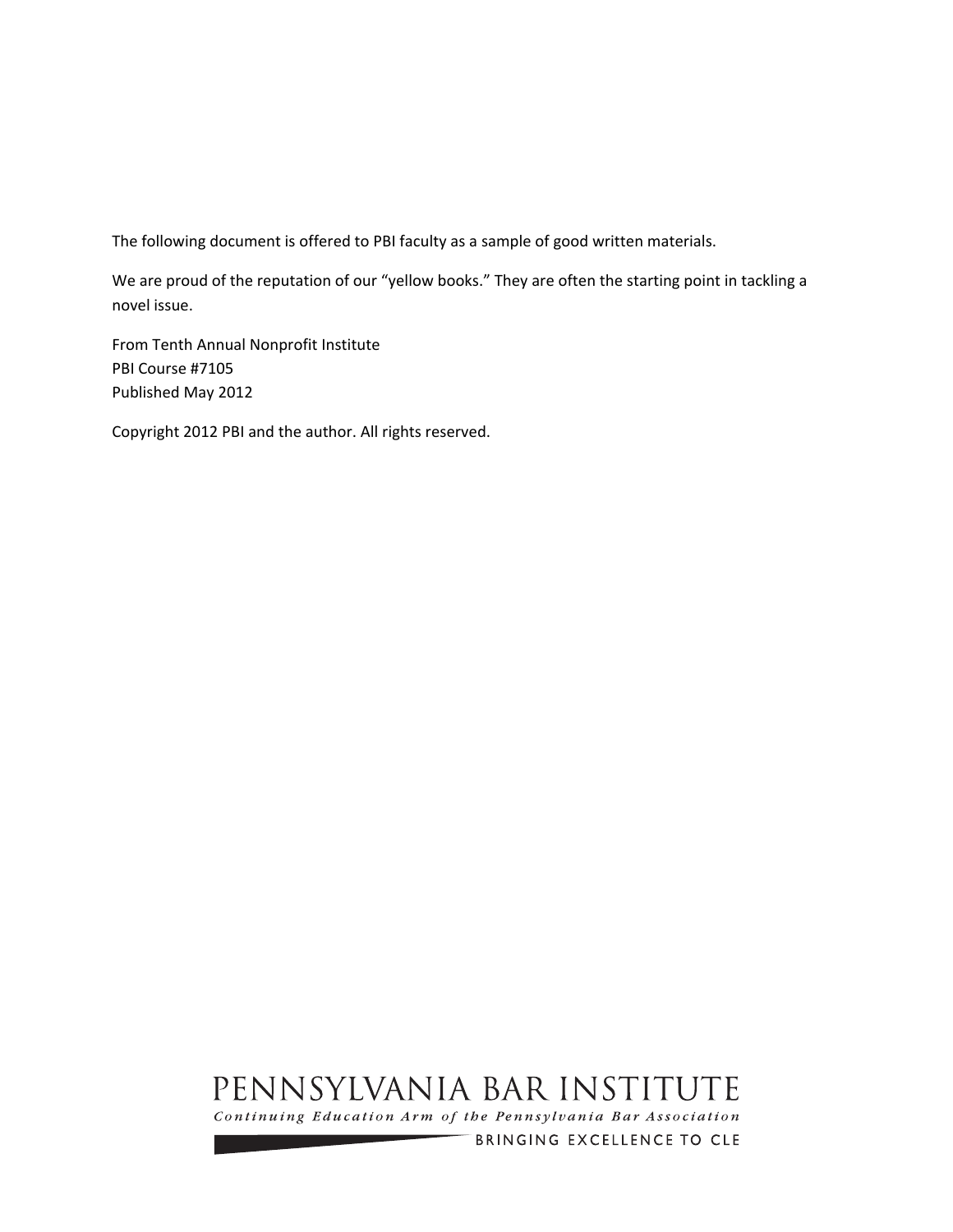#### **PURELY PUBLIC CHARITY STATUS**

#### **EXEMPTION FROM PENNSYLVANIA SALES TAX AND REAL ESTATE TAX**

## **Copyright May 23, 2012**

**Deborah J. Zateeny Zateeny Loftus, LLP Two Bala Plaza, Suite 604 Bala Cynwyd, PA 19004 610-660-6110 dzateeny@zllaw.us.com** 

#### **I. Constitutional Authority for Sales Tax Exemption and Real Estate Tax Exemption.**

- A. **General.** Under the Pennsylvania Constitution, the General Assembly is empowered to confer tax-exempt status on "institutions of purely public charity." Pa. Const. Art. VIII,  $\S2(a)(v)$ . The Constitution does not require the General Assembly to exercise this power.
- B. **Real Estate Tax.** With respect to real estate tax exemption, the Constitution limits the power of the General Assembly to exempt from real estate tax "only that portion of real property of such institution [purely public charity] which is actually and regularly used for the purposes of the institution."
- C. **Definition of Purely Public Charity.** The Constitution does not define the term "purely public charity". However, the Pennsylvania Supreme Court set forth standards for purely public charities in *Hospital Utilization Project v. Commonwealth of Pennsylvania, 507 Pa. 1; 487 A.2d 1306 (1985)* ("HUP"). The standards became known as the five-part HUP test. Under HUP, the Court concluded that an entity qualifies as a purely public charity if it: nal Authority for Sales Tax Exemption and Real Estat<br>eral. Under the Pennsylvania Constitution, the General A<br>owered to confer tax-exempt status on "institutions of pur<br>Const. Art. VIII,  $\S2(a)(v)$ . The Constitution does no
	- 1. Advances a charitable purpose;
	- 2. Donates or renders gratuitously a substantial portion of its services;
	- 3. Benefits a substantial and indefinite class of persons who are legitimate subjects of charity;
	- 4. Relieves the government of some of its burden; and
	- 5. Operates entirely free from private profit motive.
- D. An organization seeking a statutory tax exemption must first establish that it is a "purely public charity" under Article VIII, Section 2 of the Pennsylvania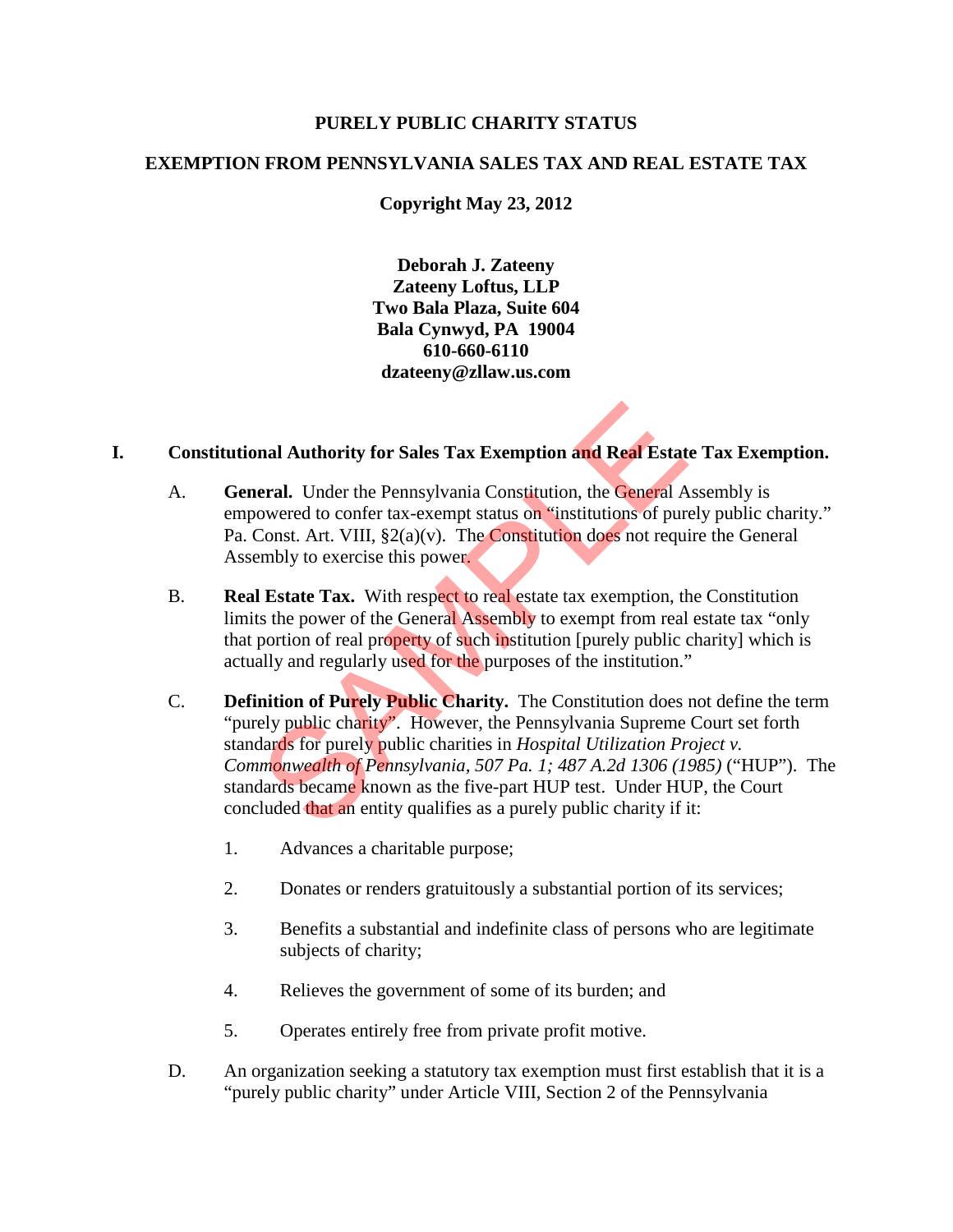Constitution before the question of whether that organization meets the requirements for statutory tax exemption can be reached, and the question of whether an organization is a "purely public charity" is a mixed question of law and fact. *Community Options, Inc. v. Board of Property Assessment, Appeals and Review, 571 Pa. 672; 813 A.2d 680 (2002).*

## **II. Statutory Definition for Purely Public Charity.**

- A. **Institutions of Purely Public Charity Act.** HUP generated a great deal of confusion for charities and lots of litigation by taxing bodies regarding eligibility for sales tax exemption and real estate tax exemption. Often the cases appeared to be inconsistent with each other. As a result, the Pennsylvania legislature enacted the *Institutions of Purely Public Charity Act, Act 55 of November 26, 1997, P.L. 508, 10 P.S. § 371 et seq.* ("Act 55"), which essentially codified the HUP test and provided standards for charities to show they met the test.
- B. **Legislative Intent.** The legislative intent and underlying findings were recited in Section 2 of Act 55, 10 P.S. § 372, which provided:

(a) FINDINGS.-- The General Assembly finds and declares as follows:

(1) It is in the best interest of this Commonwealth and its citizens that the recognition of tax-exempt status be accomplished in an orderly, uniform and economical manner.

(2) For more than 100 years, it has been the policy of this Commonwealth to foster the organization and operation of institutions of purely public charity by exempting them from taxation. To T.S. y 37 Tel seq. (The 33 ), when essenting coincided standards for charities to show they met the test.<br>
Solution 2 of Act 55, 10 P.S. § 372, which provided.<br>
TINDINGS.-- The General Assembly finds and declares as<br>
ws

(3) Because institutions of purely public charity contribute to the common good or lessen the burden of government, the historic policy of exempting these institutions from taxation should be continued.

(4) Lack of specific legislative standards defining the term "institutions of purely public charity" has led to increasing confusion and confrontation among traditionally tax-exempt institutions and political subdivisions to the detriment of the public.

(5) There is increasing concern that the eligibility standards for charitable tax exemptions are being applied inconsistently, which may violate the uniformity provision of the Constitution of Pennsylvania.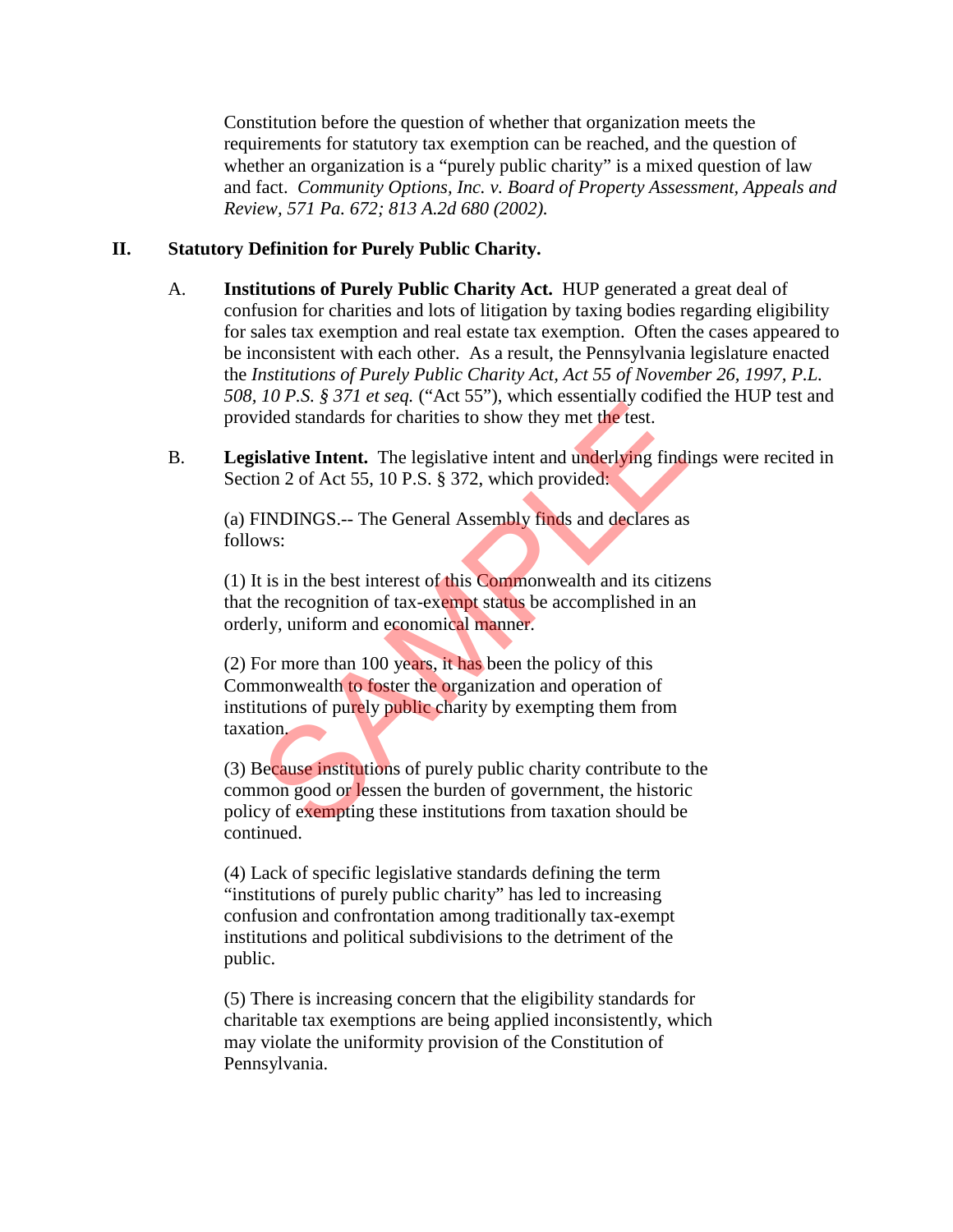(6) Recognizing the interest of the taxpayers in a fair and equitable system of property tax assessment and the attendant statutory requirements for the political subdivision responsible for maintaining real property assessment rolls to administer the system of property assessment, this act shall not in any way limit the responsibilities, prerogatives or abilities of political subdivisions with respect to the determination of or challenges to the taxable status of a parcel of property based on the use of the parcel or part of the parcel of property.

(7) Institutions of purely public charity benefit substantially from local government services. These institutions have significant value to the Commonwealth and its citizens, and the need exists for revenues to maintain local government services provided for the benefit of all citizens, including institutions of purely public charity. It is the intent of this act to encourage financially secure institutions of purely public charity to enter into voluntary agreements or maintain existing or continuing agreements for the purpose of defraying some of the cost of various local government services. Payments made under such agreements shall be deemed to be in compliance with any fiduciary obligation pertaining to such institutions of purely public charity, its officers or directors.

(b) INTENT.-- It is the intent of the General Assembly to eliminate inconsistent application of eligibility standards for charitable tax exemptions, reduce confusion and confrontation among traditionally tax-exempt institutions and political subdivisions and ensure that charitable and public funds are not unnecessarily diverted from the public good to litigate eligibility for tax-exempt status by providing standards to be applied uniformly in all proceedings throughout this Commonwealth for determining eligibility for exemption from State and local taxation which are consistent with traditional legislative and judicial applications of the constitutional term "institutions of purely public charity." These to manual rocal government services provided for diffit of all citizens, including institutions of purely public<br>tity. It is the intent of this act to encourage **financially** secure<br>tutions of purely public charity t

- C. **Act 55 Standards.** The Act 55 standards consist of the same five factors recited in HUP. However, Act 55 goes further and describes criteria on which charities may rely to show they meet the test.
- D. **Act 55 First Standard Advances a Charitable Purpose.** Section 5(b) of Act 55, 10 P.S. § 375(b), provides that the institution must advance a charitable purpose. This criterion is satisfied if the institution is organized and operated primarily to fulfill any one or combination of the following purposes:
	- 1. Relief of poverty.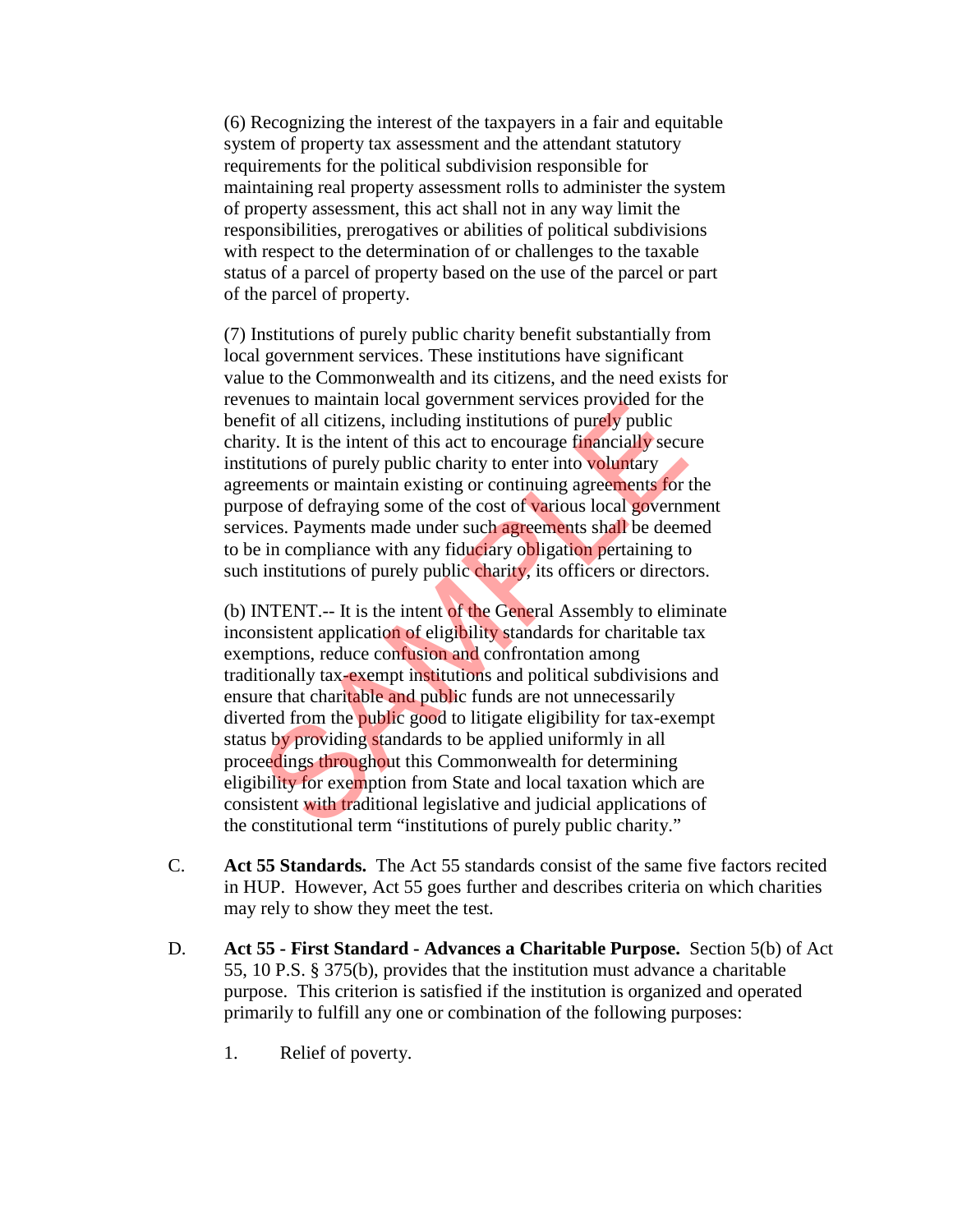- 2. Advancement and provision of education. This paragraph includes postsecondary education.
- 3. Advancement of religion.
- 4. Prevention and treatment of disease or injury, including mental retardation and mental disorders.
- 5. Government or municipal purposes.
- 6. Accomplishment of a purpose which is recognized as important and beneficial to the public and which advances social, moral or physical objectives.
- 7. *Appeal of the City of Washington v. Board of Assessment Appeals of Washington County, Pennsylvania and Washington and Jefferson College, 550 Pa. 175; 704 A.2d 120 (1997).* Institutions that provide education have long been regarded by this court as serving to advance the public good and as being charitable in nature.
- 8. *West Allegheny Hospital v. Board of Property Assessments, 500 Pa. 236, 455 A.2d 1170 (1982); Allentown Hospital - Lehigh Valley Hospital Center v. Board of Assessment Appeals, 148 Pa. Commw. 422, 611 A.2d 793, appeal denied, 532 Pa. 666, 616 A.2d 986 (1992).* A provider of patient health care services may advance a charitable purpose.
- 9. *In Re: St. Margaret Seneca Place v. Board of Property Assessment, Appeals and Review, County of Allegheny, 536 Pa. 478; 640 A.2d 380 (1994)*. A nursing home provided a 156-bed facility offering skilled care, long-term care, and personal care services for elderly residents, of which 48% were Medicaid recipients. The court stated the "care of elderly residents who cannot pay their full costs serves a charitable purpose." Appeal of the City of Washington v. Board of Assessme<br>Washington County, Pennsylvania and Washington and<br>550 Pa. 175; 704 A.2d 120 (1997). Institutions that pro<br>have long been regarded by this court as serving to adv<br>good
- E. **Act 55 Second Standard Operates Entirely Free from Private Profit Motive.** Section 5(c) of Act 55, 10 P.S. § 375(c), provides that the institution must operate entirely free from private profit motive. Notwithstanding whether the institution's revenues exceed its expenses, this criterion is satisfied if the institution meets all of the following:
	- 1. Neither the institution's net earnings nor donations which it receives inures to the benefit of private shareholders or other individuals, as the private inurement standard is interpreted under Section  $501(c)(3)$  of the Internal Revenue Code of 1986. 10 P.S. § 375(c)(1). (References in this outline to the "Code" are to the Internal Revenue Code of 1986, as amended.)
		- a. The prohibition against private inurement contained in Act 55 is "interpreted under Section  $501(c)(3)$  of the Internal Revenue Code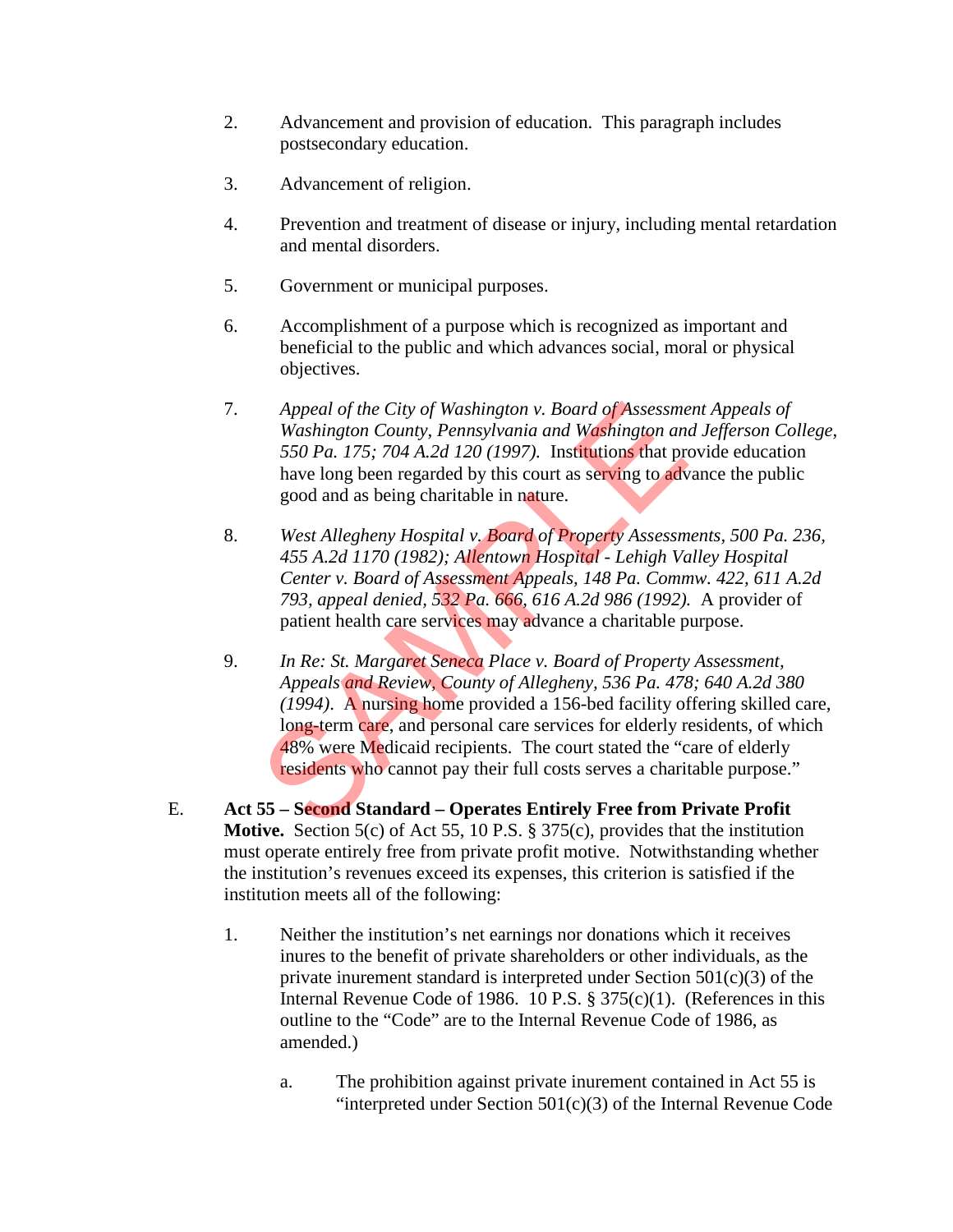of 1986." If the Internal Revenue Service has recognized an organization as a qualified  $501(c)(3)$  organization, the organization has shown the IRS that it meets this criterion. However, section  $501(c)(3)$  status alone is not sufficient to show that an organization is a purely public charity under Act 55 or the Pennsylvania Constitution.

- b.  $\rightarrow$  *Practice Pointer:* The organizing document (*e.g.*, articles of incorporation) of a 501(c)(3) organization should recite: "No part of the net earnings of the corporation shall inure to the benefit of, or be distributable to its directors, officers, members, or other private persons, except that the corporation shall be authorized and empowered to pay reasonable compensation for services rendered and to make payments and distributions in furtherance of its exempt purposes."
- 2. The institution applies or reserves all revenue, including contributions, in excess of expenses in furtherance of its charitable purpose or to funding of other institutions that advance a charitable purpose and operate free from private profit motive. 10 P.S.  $\S 375(c)(2)$ .
	- a.  $\rightarrow$  *Practice Pointer:* The organization should recite in its tax exemption application that it pays only reasonable compensation for services rendered on its behalf, and that it does not pay dividends or distribute its earnings to private persons.
- b. A purely public charity is permitted to earn a surplus. Organizations that charge fees for their services should show that their fees are designed to self-support the organization, not to generate profits. In *Alliance Home of Carlisle, Pa T/A Chapel Pointe v. Board of Assessment Appeals, Carlisle Area School District, Borough of Carlisle, and Cumberland County, 591 Pa. 436; 919 A.2d 206 (2007)*, the Court noted as follows: "An institution that is in its nature and purposes a purely public charity does not lose its character as such under the tax laws, if it receives a revenue from the recipients of its bounty sufficient to keep it in operation. It must not go beyond self-support." and to make payments and distributions in furth<br>
exempt purposes."<br>
The institution applies or reserves all revenue, includin<br>
excess of expenses in furtherance of its charitable purp<br>
other institutions that advance a ch
	- c.  $\rightarrow$  *Practice Pointer:* The organization should recite in its tax exemption application that to the extent that the organization generates surplus funds, the organization will reinvest its surplus in its charitable activities or apply the surplus to maintain and operate its facilities or to retire outstanding debt.
- 3. Compensation, including benefits, of any director, officer or employee, is not based primarily upon the financial performance of the institution. 10 P.S. § 375(c)(3).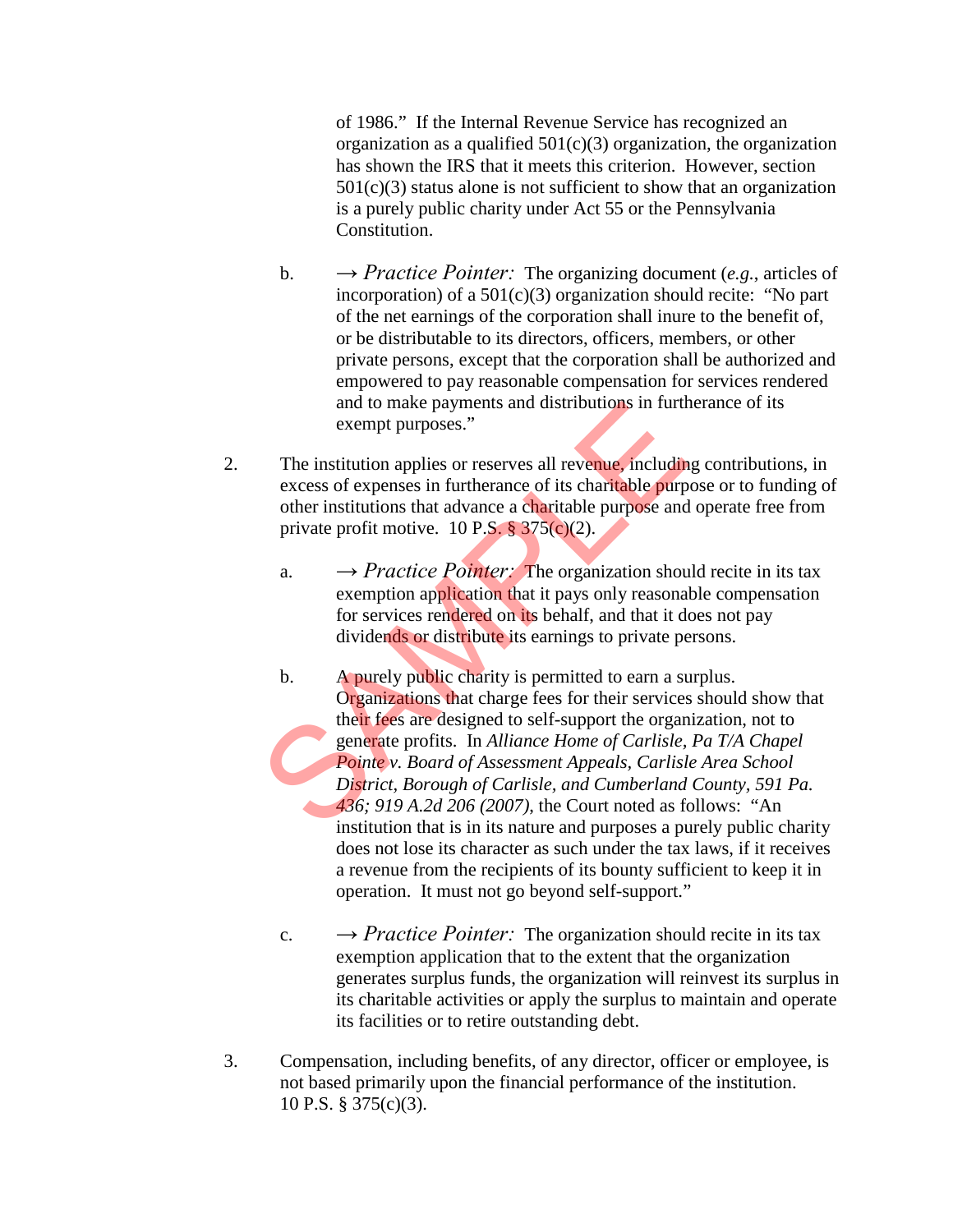- a. Where the taxpayer's clinic was found to be ineligible for a charitable property tax exemption, substantial evidence supported the finding under 10 P.S.  $\S 375(c)(3)$  that the compensation of the taxpayer's physicians was based primarily on the taxpayer's financial performance; the taxpayer's officers testified that physician compensation was based on revenue and productivity. *Guthrie Clinic, Ltd. v. Sullivan County Bd. of Assessment Appeals, 898 A.2d 1194 (Pa. Commw. 2006).*
- b. Trial court properly analyzed only one of the four criteria under 10 P.S. § 375(c) in determining whether the taxpayer operated entirely free from profit motive, as analysis of the remaining criteria was unnecessary since all of the criteria had to be met. *Guthrie Clinic, Ltd. v. Sullivan County Bd. of Assessment Appeals, supra.*
- c.  $\rightarrow$  *Practice Pointer:* The organization should avoid contingent compensation tied to the organization's revenues or net income as a whole, which is also a concern under section  $501(c)(3)$  law. The organization should describe any incentive-based compensation practices in its tax exemption application and explain the purposes served and the methodology.
- 4. The governing body of the institution of purely public charity has adopted, as part of its Articles of Incorporation, or if unincorporated, other governing legal documents, a provision that expressly prohibits the use of any surplus funds for private inurement to any person in the event of a sale or dissolution of the institution of purely public charity. 10 P.S. § 375(c)(4). Consumer that the contract of the institution of the comparization show compensation tied to the organization's revenue a whole, which is also a concern under section organization should describe any incentive-base practi

a. *In Re: RHA Pennsylvania Nursing Homes Health & Rehabilitation Residence, 747 A.2d 1257 (Pa. Commw. 2000),* involved a real estate tax exemption challenge by a taxing authority with respect to a nursing home. The taxing authority argued that the nursing home did not operate free from private profit motive because the nursing home's articles of incorporation did not recite verbatim the Act 55 dissolution text. The court concluded that the Legislature did not intend to require an institution to use the exact language in Act 55. "Rather, it is sufficient if the institution's articles of incorporation contain provisions that have the effect of the prohibition described in section  $5(c)(4)$  of Act 55." In fact, the nursing home's articles contained language prohibiting private inurement and providing for dissolution distributions that were sufficient for  $501(c)(3)$ qualification and the court found the combination of the two clauses sufficient for Act 55 purposes.

b.  $\rightarrow$  *Practice Pointer:* Older organizations may need to rely on the case cited in subparagraph (a) above. But newer organizations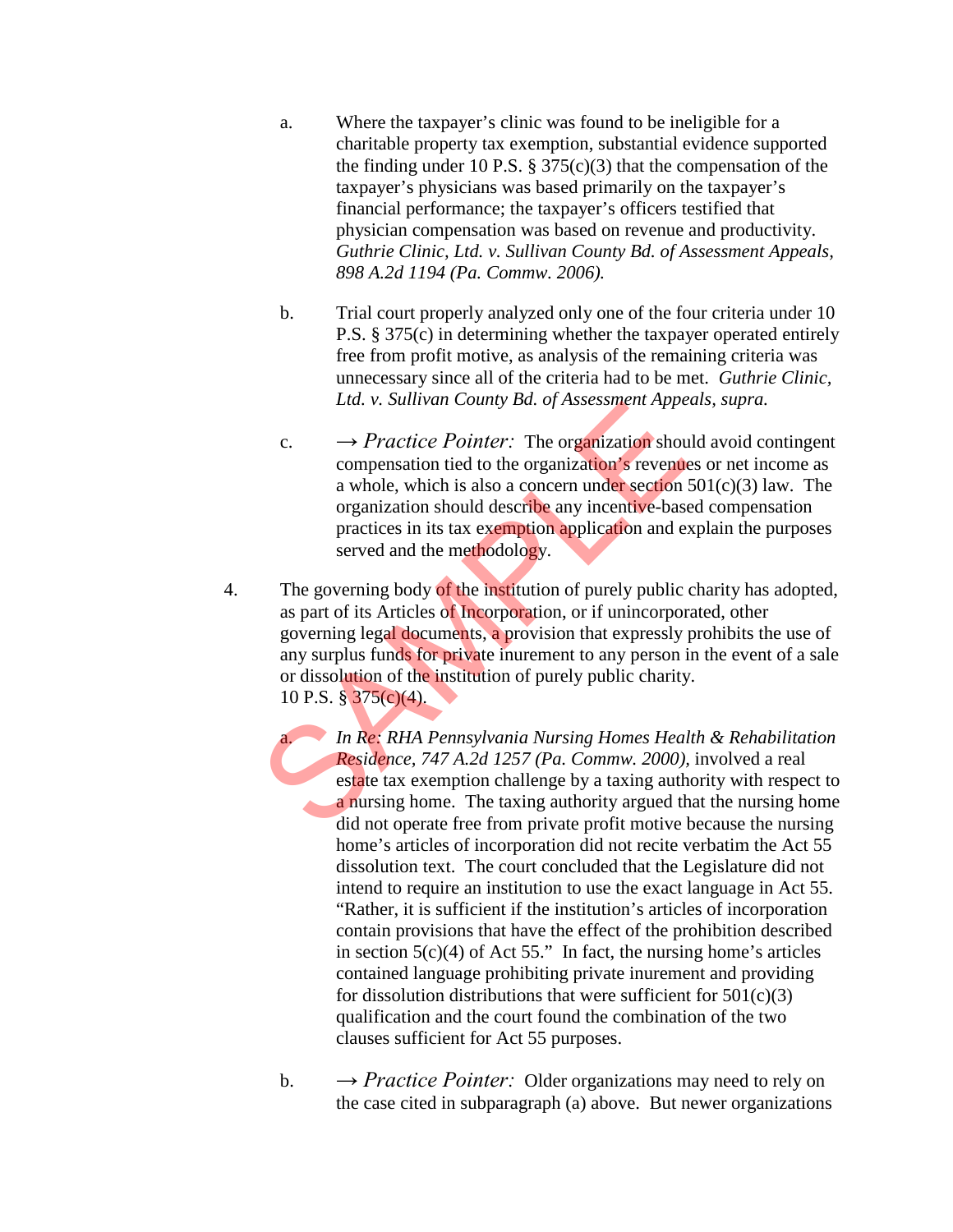should avoid having to rely on that case by including Act 55 qualifying text in the articles of incorporation. Sample text (that should also satisfy  $501(c)(3)$  requirements): "Upon the dissolution of the corporation, the Board of Directors shall, after paying or making provisions for the payment of all of the liabilities of the corporation, dispose of all the assets of the corporation exclusively for the exempt purposes of the corporation in such manner, or to such organization or organizations organized and operated exclusively for religious, charitable, scientific, or educational purposes which at the time qualify as an exempt organization or organizations under section  $501(c)(3)$  of the Internal Revenue Code of 1986, or the corresponding provisions of any future United States Internal Revenue Law, as the Board of Directors shall determine. Any assets not so distributed by the Board of Directors shall be distributed by the Court of Common Pleas of the county in which the corporation's principal office is then located exclusively for the corporation's exempt purposes. The use of any surplus funds for private inurement to any person in the event of a sale of the assets or dissolution of the corporation is expressly prohibited."

- c. Note: The dissolution clause of a section  $509(a)(3)$  supporting organization should name the supported organization as the recipient of dissolution distributions, provided the supported organization qualifies under  $501(c)(3)$  at the time of the distribution. There are other requirements for supporting organizations that are beyond the scope of this outline. Shall determine. Any assets not so distributed to<br>Directors shall be distributed by the Court of Co<br>county in which the corporation's principal officeral<br>sively for the corporation's exempt purpos<br>surplus funds for privat
	- d.  $\rightarrow$  *Practice Pointer:* In its tax exemption application, the organization should state where the relevant text appears in its governing document.
	- e. It may be possible to meet this requirement even if the organizing document is not produced in evidence. For example, a senior home's failure to submit a copy of its bylaws containing a dissolution provision as stated under P.S. § 375(c)(4) was not dispositive of its qualification, because the testimony of witnesses established that while such document existed, it could not be located. *Grace Center Community Living Corp. v. County of Indiana, 796 A.2d 1008 (Pa. Commw. 2002).*
- F. **Act 55 Third Standard Community Service (Donate a Substantial Portion of Services).** Section 5(d) of Act 55, 10 P.S. § 375(d), relating to "community service" provides that the institution must donate or render gratuitously a substantial portion of its services. This criterion is satisfied if the institution benefits the community by actually providing any one of the following: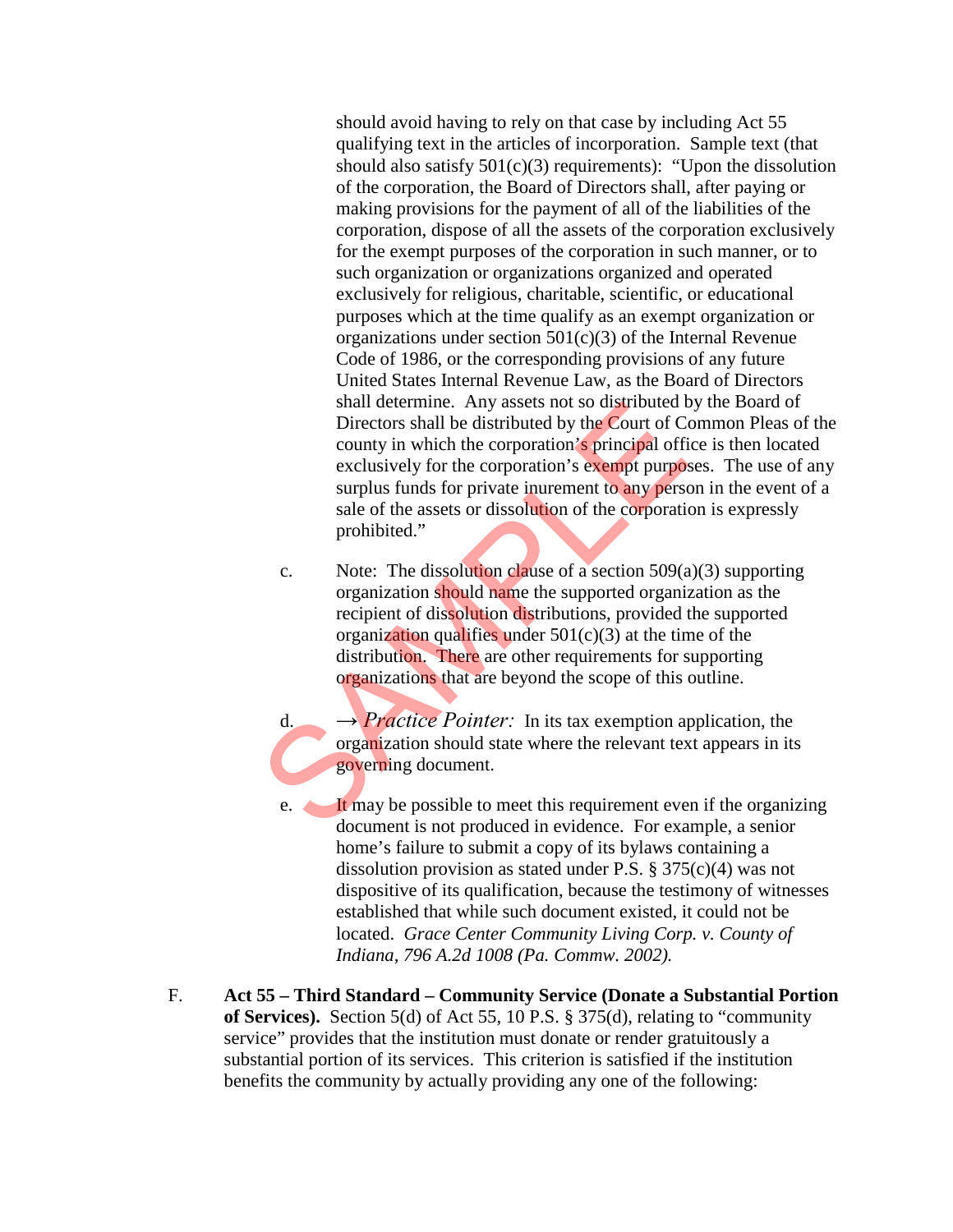- 1. Goods or services to all who seek them without regard to their ability to pay for what they receive if all of the following apply:
	- a. The institution has a written policy to this effect.
	- b. The institution has published this policy in a reasonable manner.
	- c. The institution provides uncompensated goods or services at least equal to 75% of the institution's "net operating income" but not less than 3% of the institution's "total operating expenses." 10 P.S. § 375(d)(1)(i).
	- d. See Appendix A to this outline for Act 55 defined terms.
- 2. Goods or services for fees that are based upon the recipient's ability to pay for them if all of the following apply:
	- a. The institution can demonstrate that it has implemented a written policy and a written schedule of fees based on individual or family income. An institution will meet the requirement of this clause if the institution consistently applies a formula to all individuals requesting consideration of reduced fees which is in part based on individual or family income. 10 P.S.  $\S 375(d)(1)(ii)(A)$ . Goods or services for fees that are based upon the reciproof them if all of the following apply:<br>
	a. The institution can demonstrate that it has implement policy and a written schedule of fees **based** on income. An instit
		- b. At least 20% of the individuals receiving goods or services from the institution pay no fee or a fee which is lower than the cost of the goods or services provided by the institution. 10 P.S. § 375(d)(1)(ii)(B).
		- c. At least 10% of the individuals receiving goods or services from the institution receive a reduction in fees of at least 10% of the cost of the goods or services provided to them. 10 P.S. § 375(d)(1)(ii)(C).
		- d. No individuals receiving goods or services from the institution pay a fee which is equal to or greater than the cost of the goods or services provided to them, or the goods or services provided to the individuals described in clause (b) above are comparable in quality and quantity to the goods or services provided to those individuals who pay a fee which is equal to or greater than the cost of the goods or services provided to them. 10 P.S.  $\S 375(d)(1)(ii)(D)$ .
- 3. Wholly gratuitous goods or services to at least 5% of those receiving similar goods or services from the institution. 10 P.S.  $\S 375(d)(1)(iii)$ .
- 4. Financial assistance or uncompensated goods or services to at least 20% of those receiving similar goods or services from the institution if at least 10% of the individuals receiving goods or services from the institution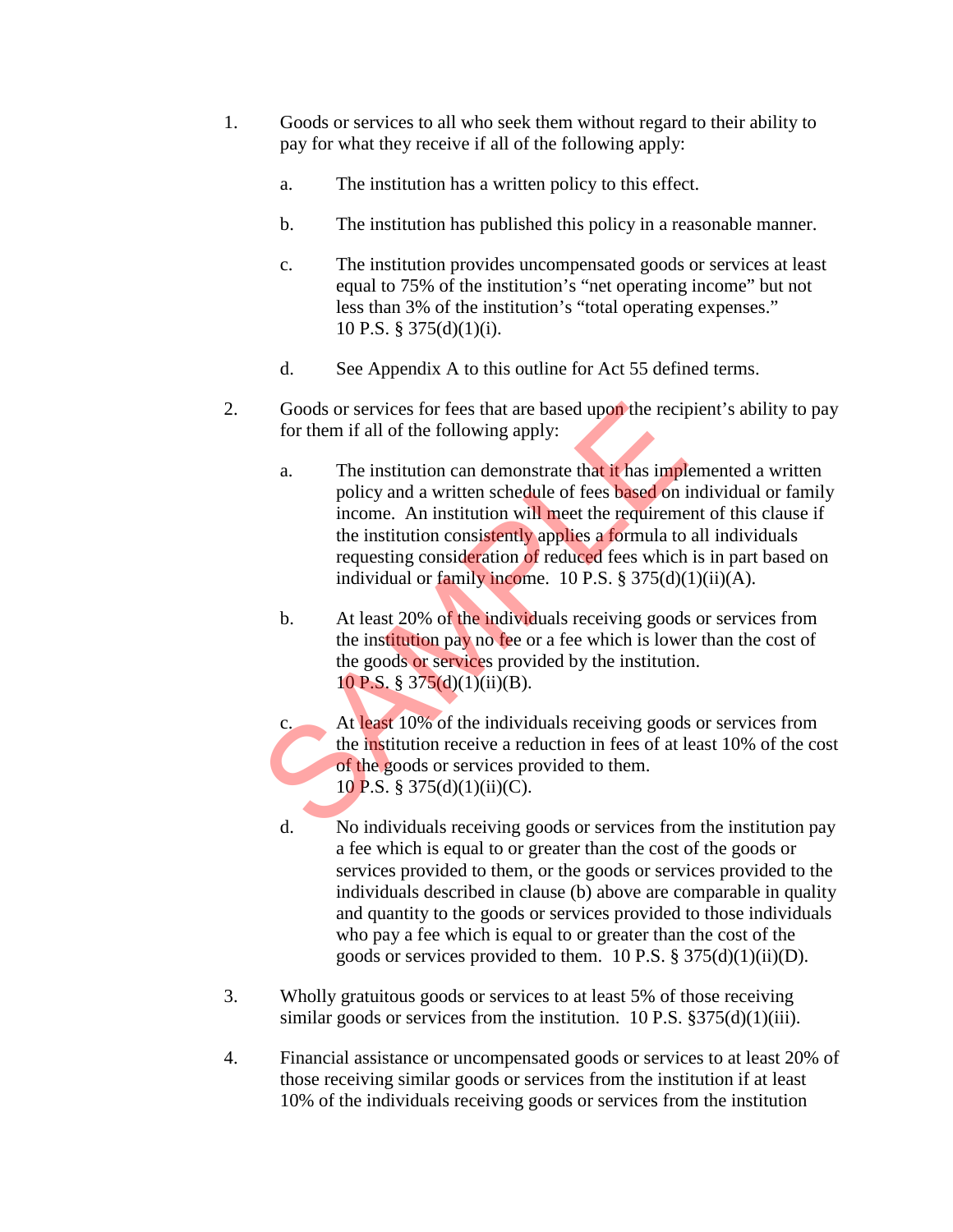either paid no fees or fees which were 90% or less of the cost of the goods or services provided to them, after consideration of any financial assistance provided to them by the institution. 10 P.S.  $\S 375(d)(1)(iv)$ .

- 5. "Uncompensated goods or services" which in the aggregate are equal to at least 5% of the institution's costs of providing goods or services. 10 P.S. § 375(d)(1)(v).
- 6. Goods or services at no fee or reduced fees to government agencies or goods or services to individuals eligible for government programs if any one of the following applies  $(10$  P.S. § 375(d) $(1)(vi)$ :
	- a. The institution receives 75% or more of its gross operating revenue from grants or fee-for-service payments by government agencies and if the aggregate amount of fee-for-service payments from government agencies does not exceed 95% of the institution's costs of providing goods or services to the individuals for whom the fee-for-services payments are made. 10 P.S. § 375(d)(1)(vi)(A).
	- b. The institution provides goods or services to individuals with mental retardation, to individuals who need mental health services, to members of an individual's family or guardian in support of such goods or services or to individuals who are dependent, neglected or delinquent children, as long as the institution performs duties that would otherwise be the responsibility of government and the institution is restricted in its ability to retain revenue over expenses or voluntary contributions by any one of the following statutes or regulations or by contractual limitations with county children and youth offices in this Commonwealth:  $(10 \text{ P.S. } § 375(d)(1)(vi)(B)).$ and if the aggregate amount of fee-for-service p<br>government agencies does not exceed 95% of the costs of providing goods or services to the indit<br>the fee-for-services payments are made.<br>10 P.S. § 375(d)(1)(vi)(A).<br>b. The
		- i. Sections 1905(d) and 1915(c) of the Social Security Act (49 Stat. 620, 42 U.S.C. §§ 1396d(d) and 1396n(c));
		- ii. 42 CFR 440.150 (relating to intermediate care facility (ICF/MR) services);
		- iii. 42 CFR Pt. 483 Subpt. I (relating to conditions of participation for intermediate care facilities for the mentally retarded);
		- iv. The act of October 20, 1966 (3rd Sp. Sess., P.L. 96, No. 6), known as the Mental Health and Mental Retardation Act of 1966;
		- v. Articles II, VII, IX and X of the act of June 13, 1967 (P.L. 31, No. 21), known as the Public Welfare Code;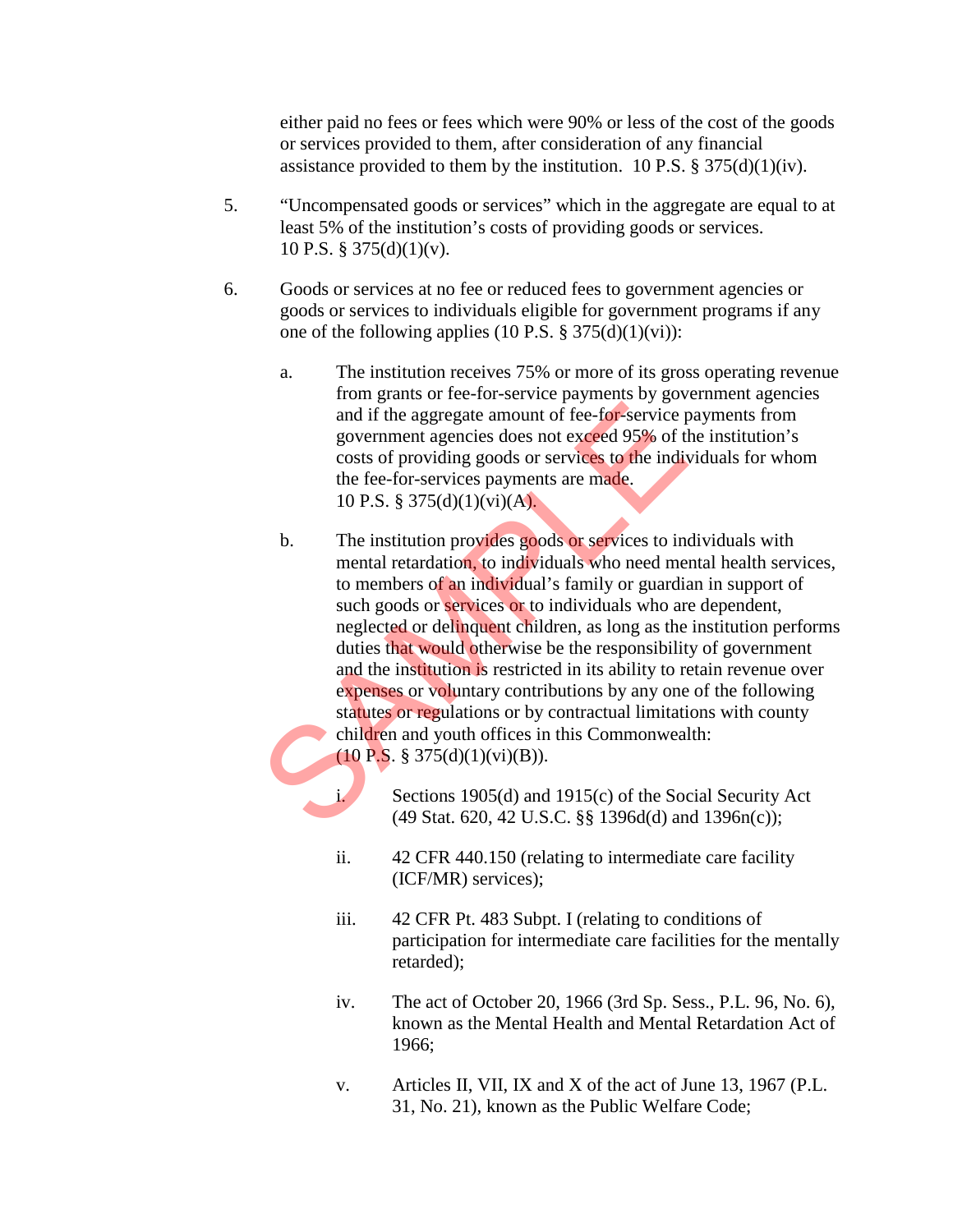- vi. 23 Pa. C.S. Ch. 63 (relating to child protective services);
- vii. 42 Pa. C.S. Ch. 63 (relating to juvenile matters);
- viii. 55 Pa. Code Chs. 3170 (relating to allowable costs and procedures for county children and youth), 3680 (relating to administration and operation of a children and youth social service agency), 4300 (relating to county mental health and mental retardation fiscal manual), 6400 (relating to community homes for individuals with mental retardation), 6500 (relating to family living homes), 6210 (relating to participation requirements for the intermediate care facilities for the mentally retarded program), 6211 (relating to allowable cost reimbursement for non-State operated intermediate care facilities for the mentally retarded) and 6600 (relating to intermediate care facilities for the mentally retarded).
- 7. Fundraising on behalf of, or grants to, an institution of purely public charity, and entity similarly recognized by another state or foreign jurisdiction, a qualifying religious organization or a government agency and actual contribution of a substantial portion of the funds raised or contributions received to an institution of purely public charity, an entity similarly recognized by another state or foreign jurisdiction, a qualifying religious organization or a government agency. 10 P.S.  $\S 375(d)(1)(vii)$ . (increased intermediate care facilities for<br>operated intermediate care facilities for<br>retarded) and 6600 (relating to intermed<br>for the mentally retarded).<br>Fundraising on behalf of, or grants to, an institution of<br>charity,
- 8. The institution may elect to average the applicable data for its five most recently completed fiscal years for the purposes of calculating any formula or meeting any quantitative standard in Section 375(d)(1) above. 10 P.S. § 375(d)(2).
- 9. For purposes of section 375(d), the term "Uncompensated Goods or Services" shall be limited to any of the following (10 P.S. § 375(d)(4)):
	- a. The full cost of all goods or services provided by the institution for which the institution has not received monetary compensation or the difference between the full cost and any lesser fee received for the goods or services, including the cost of the goods or services provided to individuals unable to pay. 10 P.S.  $\S 375(d)(4)(i)$ .
	- b. The difference between the full cost of education and research programs provided by or participated in by the institution and the payment made to the institution to support the education and research programs.  $10$  P.S. §  $375(d)(4)(ii)$ .
	- c. The difference between the full cost of providing the goods or services and the payment made to the institution under any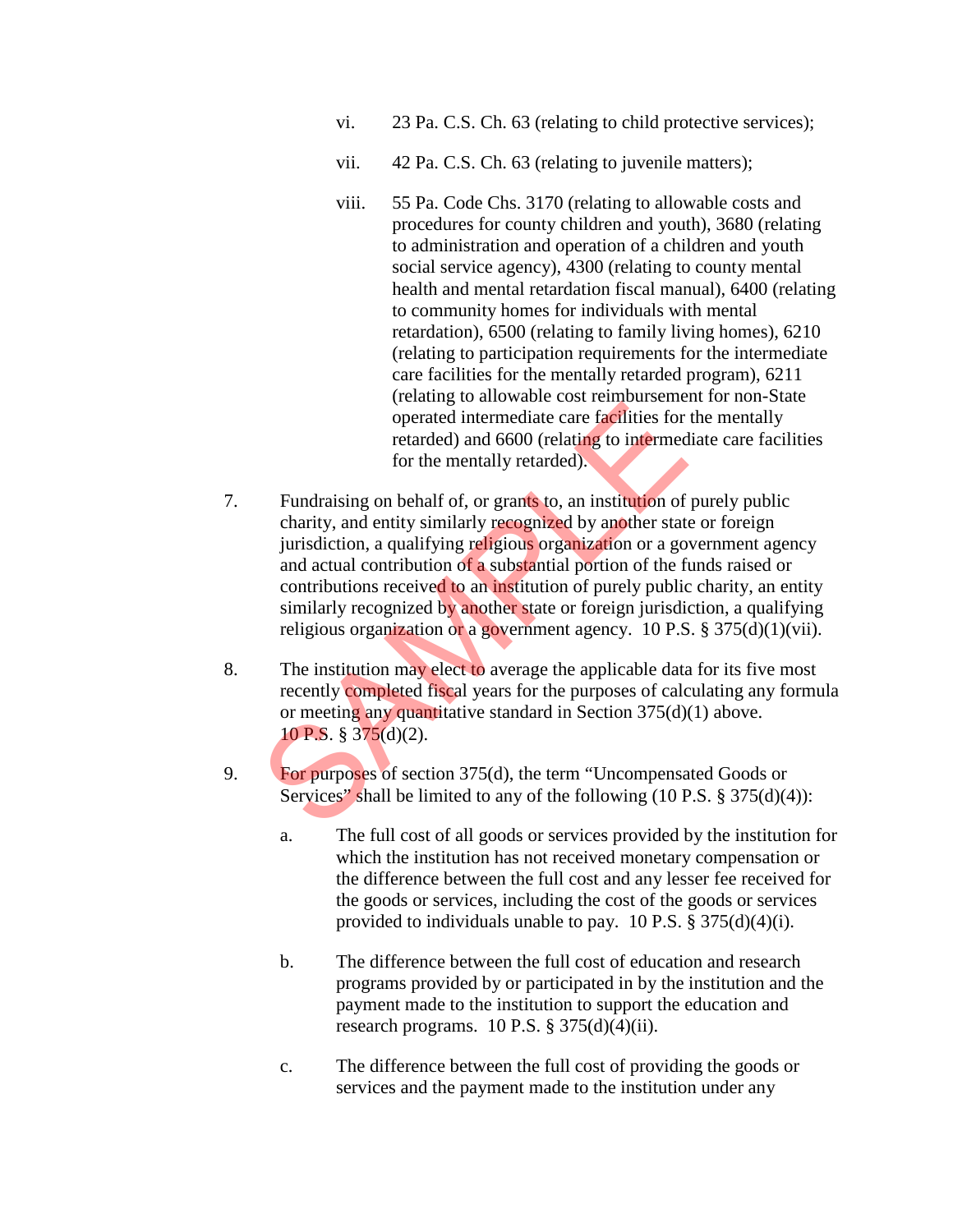government program, including individuals covered by Medicare or Medicaid. 10 P.S. § 375(d)(4)(iii).

- d. The difference between the full cost of the community services which the institution provides or participates in and the payment made to the institution to support such community services. 10 P.S. § 375(d)(4)(iv).
- e. The reasonable value of any moneys, property, goods or services donated by a primary donor to an institution of purely public charity or to a government agency or the reasonable value of the net donation made by a secondary donor to a primary donor. As used in this subparagraph, the following words and phrases shall have the following meanings:
- i. "Net Donation." In the case of a donation of money, property or identical goods and services made by a secondary donor, the difference between the value of the donation made by the secondary donor and the value of the donation made by the primary donor, provided such value is positive. i. "Net Donation." In the case of a donation property or identical goods and services<br>secondary donor, the difference between donation made by the secondary donor, pr<br>is positive.<br>ii. "Primary Donor." An institution which<br>
	- ii. "Primary Donor." An institution which makes a donation of any money, property, goods or services to an institution of purely public charity.
	- iii. "Secondary Donor." An institution which receives a donation of any money, property, goods or services from a primary donor and then makes a donation back to that primary donor within three years of having received such donation. 10 P.S. § 375(d)(4)(v).
	- The reasonable value of volunteer assistance donated by individuals who are involved or assist in the provision of goods or services by the institution. The reasonable value of volunteer assistance, computed on an hourly basis, shall not exceed the "statewide average weekly wage" as defined in section 105.1 of the Act of June 2, 1915 (P.L. 736, No.338), known as the Workers' Compensation Act divided by 40. 10 P.S. § 375(d)(4)(vi). The statewide average weekly wage is posted on the website of the Pennsylvania Department of Labor. http://www.portal.state.pa.us/portal/server.pt?open=514&objID=5 52650&mode=2
	- g. The cost of goods or services provided by an institution licensed by the Department of Health or the Department of Public Welfare to individuals who are unable to pay provided that reasonable and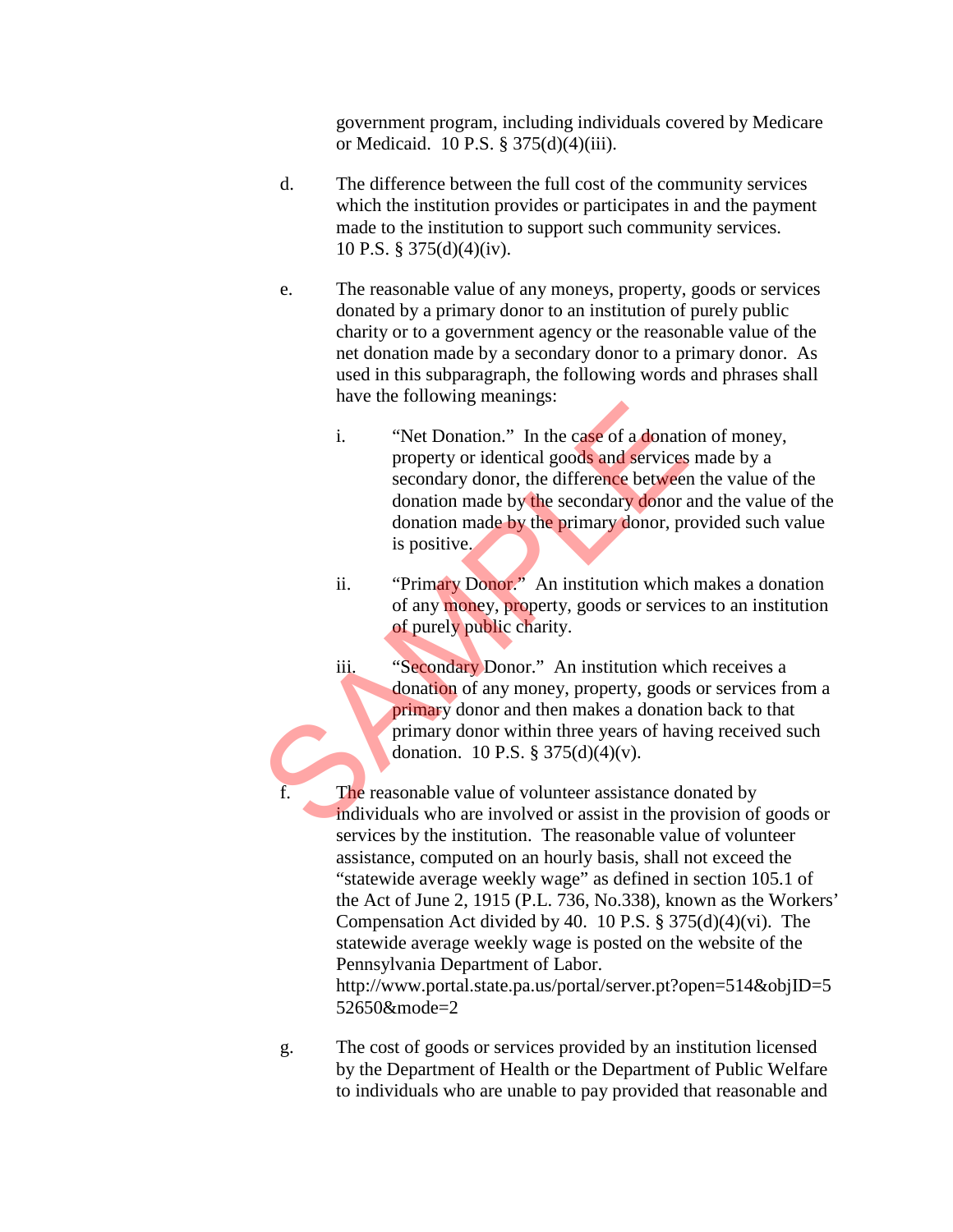customary collection efforts have been made by the institution. 10 P.S. § 375(d)(4)(vii).

- h. The value of any voluntary agreement under Section 7(c) of Act 55 (referring to a payment in lieu of taxes known as a PILOT). 10 P.S. § 375(d)(4)(viii). This factor encourages the use of PILOTs. Under section 7(c) of Act 55, \$1 paid under a voluntary agreement can be valued at as much as \$3.50 for purposes of the subsidy requirement. Therefore, if an institution needs to provide a \$1 million subsidy to meet the "render gratuitously" requirement, it can do so by paying \$285,715 to a political subdivision under a voluntary agreement (assuming that the \$285,715 payment is greater than .25% of its program service revenue).
- 10. *In Re: RHA Pennsylvania Nursing Homes Health & Rehabilitation Residence, supra,* involved a real estate tax exemption challenge by a taxing authority with respect to a nursing home. The taxing authority argued that the nursing home did not donate or gratuitously render a substantial portion of its services. The lower court had determined that 77.2% of the Home's patients were on Medicaid and that Medicaid paid less than 90% of the full cost of the services provided by RHA. The Court upheld the lower court's determination that RHA donated a substantial portion of its services noting: "Because 77.2 percent of RHA's patients are on medical assistance and medical assistance pays less than the full cost of the goods and services provided by RHA, it follows that 77.2 percent of RHA's patients are receiving uncompensated goods or services. See 10 P.S. § 375(d)(4) (defining uncompensated goods or services). Because medical assistance pays less than 90 percent of the full cost of goods and services, it follows that the entire 77.2 percent of the patients on medical assistance are paying less than 90 percent of the cost of goods or services provided to them." In Re: RHA Pennsylvania Nursing Homes Health & Residence, supra, involved a real estate tax exemption taxing authority with respect to a nursing home. The targued that the nursing home did not donate or gratuitc substanti
- 11. In *Grace Center Community Living Corp., supra,* the Commonwealth court held that "providing senior living in a community atmosphere at cost or less satisfies the requirement that a charity donate or render gratuitously a substantial portion of its services."
- G. **Act 55 Fourth Standard Benefits a Substantial and Indefinite Class of Persons who are Legitimate Subjects of Charity.** Section 5(e) of Act 55, 10 P.S. § 375(e)(1), provides that the institution must benefit a substantial and indefinite class of persons who are legitimate subjects of charity.
	- 1. "Legitimate subjects of charity" include those individuals who are unable to provide themselves with what the institution provides for them. 10 P.S. § 375 (e)(2).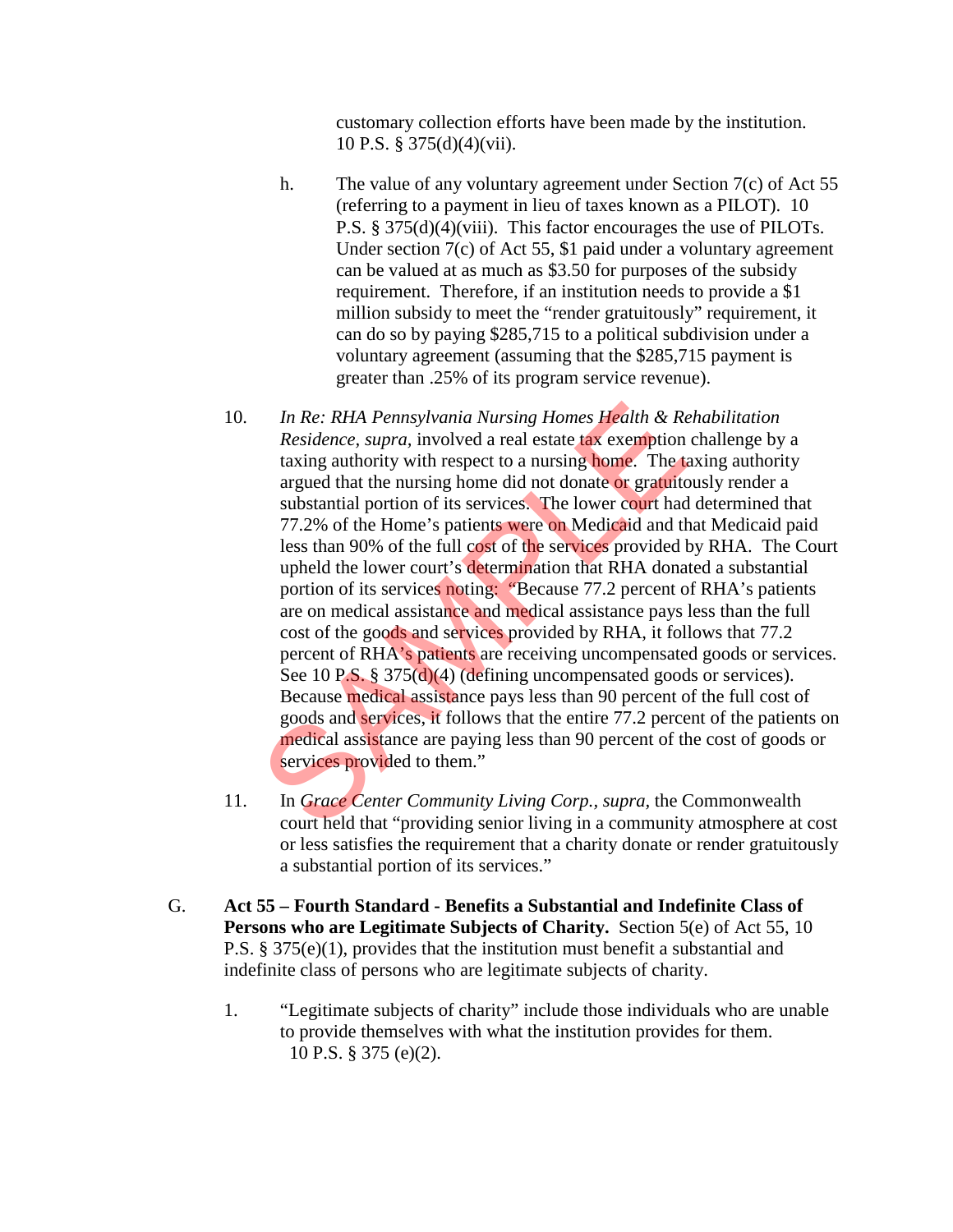- 2. "Substantial and indefinite class of persons" includes persons who are not predetermined in number, provided that, where goods or services are received primarily by members of the institution, membership cannot be predetermined in number and cannot be arbitrarily denied by a vote of the existing members. This provision specifically recognizes that the use of admissions criteria and enrollment limitations by educational institutions does not constitute predetermined membership or arbitrary restrictions on membership so as to violate this requirement and recognizes that an institution may reasonably deny membership based on the types of services it provides so long as denial is not in violation of federal or state anti-discrimination laws. 10 P.S. § 375 (e)(2).
- 3. An institution shall be considered to benefit a substantial and indefinite class of persons who are legitimate subjects of charity if the institution is primarily engaged in fundraising on behalf of or making grants to an institution of purely public charity, an entity similarly recognized by another state or foreign jurisdiction, a qualifying religious organization or a government agency and there is actual contribution of a substantial portion of the funds raised or contributions received to an institution of purely public charity, an entity similarly recognized by another state or foreign jurisdiction, a qualifying religious organization or a government agency. 10 P.S. § 375(e)(3). class of persons who are legitimate subjects of chainy is<br>primarily engaged in fundraising on behalf of or makin<br>institution of purely public charity, an entity similarly is<br>another state or foreign jurisdiction, a qualif
- 4. An institution which operates exclusively on a voluntary basis to provide emergency health and safety services to the community or an institution which provides funds and support exclusively to volunteer institutions which provide emergency health and safety services to the community shall be considered to benefit a substantial and indefinite class of persons who are legitimate subjects of charity. 10 P.S. § 375(e)(4).
- 5. Section  $5(e)(5)(i)$  and (ii) of Act 55 provide that an institution shall not be considered to benefit a substantial and indefinite class of persons who are legitimate subjects of charity if the institution: (a) is not qualified under Section 501(c)(3) of the Code; and (b) is qualified under Section  $501(c)(4)$ ,  $(5)$ ,  $(6)$ ,  $(7)$ ,  $(8)$  or  $(9)$  of the Code as any of the following:
	- a. An association of employees, the membership of which is limited to the employees of a designated person or persons. 10 P.S. § 375(e)(5)(ii)(A).
	- b. A labor organization. 10 P.S.  $\S 375(e)(5)(ii)(B)$ .
	- c. An agricultural or horticultural organization. 10 P.S. § 375(e)(5)(ii)(C).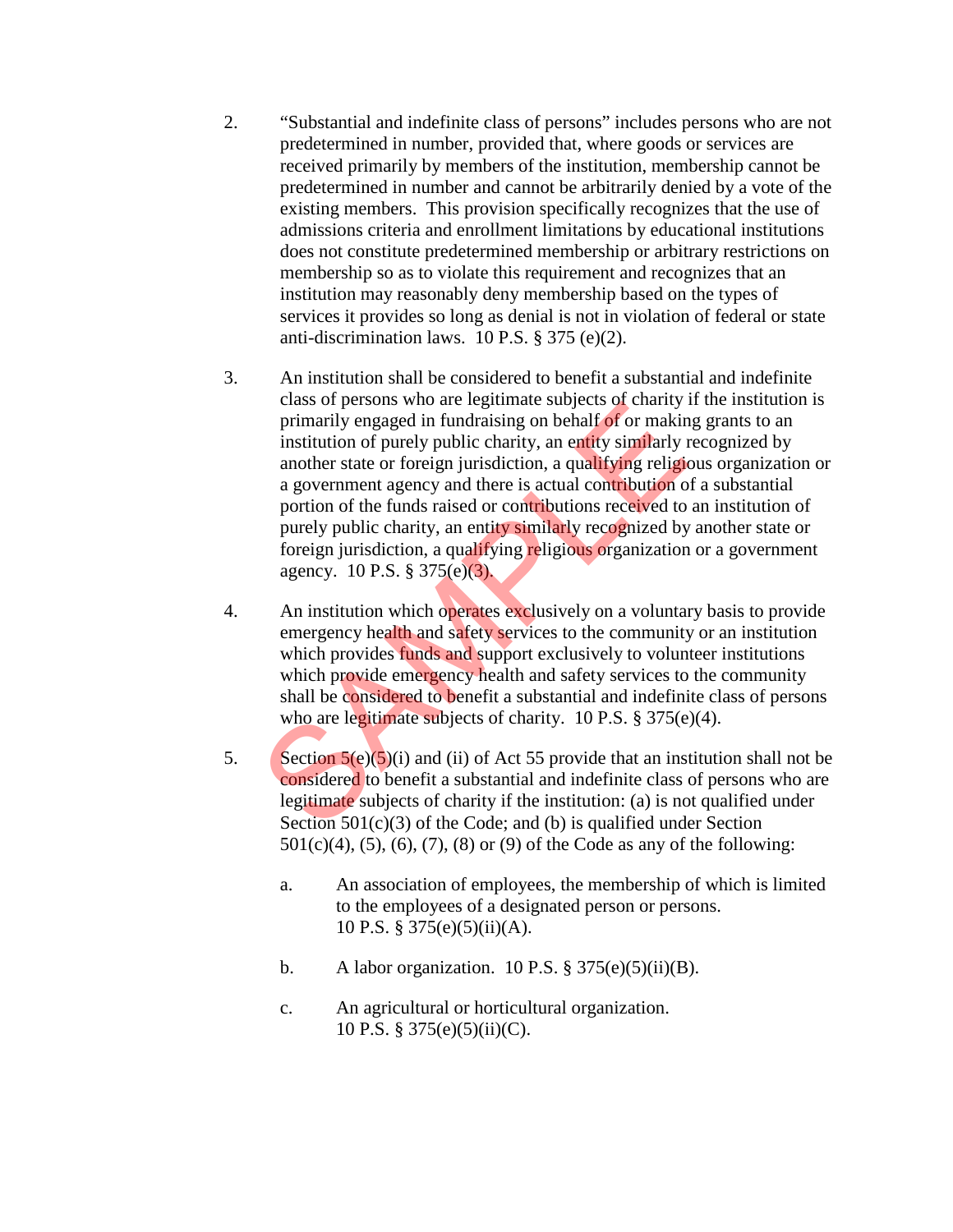- d. A business league, chamber of commerce, real estate board, board of trade or professional sports league. 10 P.S. § 375(e)(5)(ii)(D).
- e. A club organized for pleasure or recreation. 10 P.S. § 375(e)(5)(ii)(E).
- f. A fraternal beneficiary society, order or association. 10 P.S. § 375(e)(5)(ii)(F).
- 6. 61 Pa. Code § 32.1.(i)(C) provides that legitimate subjects of charity are those that are unable to provide for themselves what the organization provides. Examples include the handicapped, the aged, the sick, children, and the poor.
- 7. *City of Washington v. Board of Assessment Appeals of Washington County, Pennsylvania and Washington & Jefferson College, supra.* The Court held that youths seeking education can qualify as legitimate subjects of charity.
- 8. *Unionville-Chadds Ford School District v. Chester County Board of Assessment Appeals and Longwood Gardens, Inc., 552 Pa. 212; 714 A.2d 397 (1998)*. The Court held that a privately-owned garden open to the general public benefitted a charitable class. The Court stated that "it is fully consistent with the fundamental character of a purely public charity to benefit the general public."
- 9. *American Law Institute v. Commonwealth of Pennsylvania, 882 A.2d 1088, (Pa. Commw. 2005, affirmed, 587 Pa. 589; 901 A.2d 1030 (2006).*  Although the organization's educational services were directed to attorneys, the broader benefit of its activities flowed to the general public. The organization's primary purposes were legal reform, clarification and simplification of the law and its adaptation to social needs, and improving the administration of justice. City of Washington v. Board of Assessment Appeals of<br>County, Pennsylvania and Washington & Jefferson Co<br>Court held that youths seeking education can qualify as<br>of charity.<br>Unionville-Chadds Ford School District v. Chester
- 10. *American Society of Testing and Materials v. Board of Revision of Taxes, 423 Pa. 530; 225 A.2d 557 (1967).* An organization setting performance standards to benefit the general public qualified as a purely public charity. Where the public is the beneficiary, the charity is a public charity.
- 11. *Community Accountants v. Commonwealth, 655 A.2d 652 (Pa. Commw. 1995), affirmed, 544 Pa. 259; 676 A.2d 194 (1996)*. The court stated that Community Accountants did not qualify as a purely public charity because, among other failings, Community Accountants directed its services to a large, but definite, class of beneficiaries -- only small businesses, sole proprietors, and small nonprofit organizations with limited profits and resources, as opposed to the general public.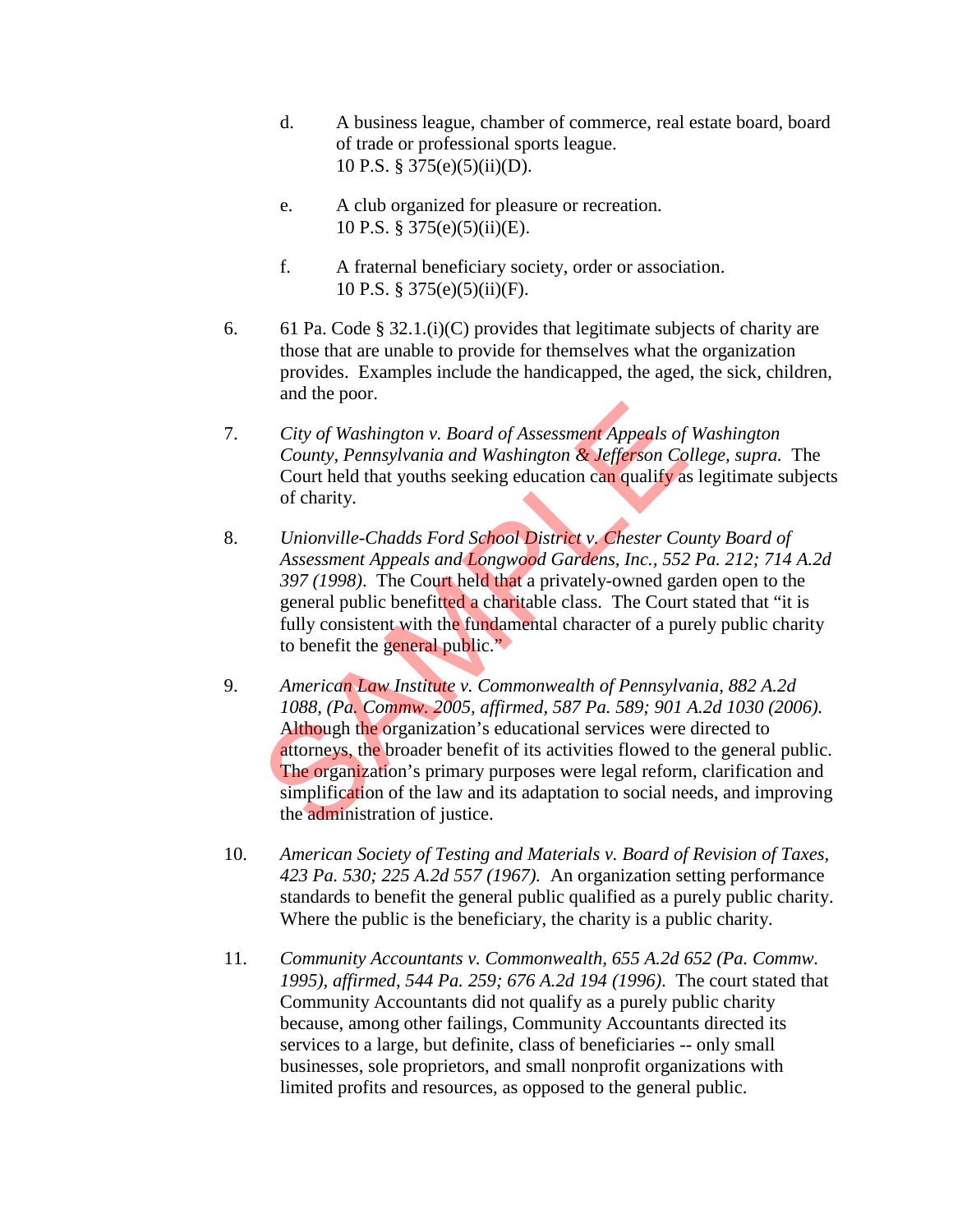- 12. *PICPA Foundation for Education and Research v. Commonwealth, 535 Pa. 67; 634 A.2d 187 (1993)*. The Court upheld the denial of a sales and use tax exemption after concluding that the facts demonstrated that the benefit bestowed on the general public was at most indirect. PICPA's purpose was the encouragement of education and research in accounting, and its services consisted of disseminating accounting information and offering related conferences whose attendees were primarily accountants.
- 13. In *In Re Appeal of American Institute of Chartered Property and Casualty Underwriters, 928 A.2d 433 (Pa. Commw. 2007)*, the court cited *PICPA, supra,* for the proposition that "institutions established for the benefit of a profession or occupation do not benefit an indefinite number of people."
- H. **Act 55 Fifth Standard Relieves the Government of Some of its Burden.**  Section 5(f) of Act 55, 10 P.S. § 375(f), provides that the institution must relieve the Government of some of its burden. This criterion is satisfied if the institution meets any one of the following:
	- 1. Provides a service to the public that the government would otherwise be obliged to fund or to provide directly or indirectly or to assure that a similar institution exists to provide the service.
	- 2. Provides services in furtherance of its charitable purpose which are either the responsibility of the government by law or which historically have been assumed or offered or funded by the government.
	- 3. Receives on a regular basis payments for services rendered under a government program if the payments are less than the full costs incurred by the institution, as determined by generally accepted accounting principles. From Butthery The Cover and Section 5(f) of Act 55, 10 P.S. § 375(f), provides that the institution of the following:<br>Solvernment of some of its burden. This criterion is satisficany one of the following:<br>Provides a servic
	- 4. Provides a service to the public which directly or indirectly reduces dependence on government programs or relieves or lessens the burden borne by government for the advancement of social, moral, educational or physical objectives.
	- 5. Advances or promotes religion and is owned and operated by a corporation or other entity as a religious ministry and otherwise satisfies the criteria set forth in Section 5.
	- 6. Has a PILOT.
	- 7. In *Longwood Gardens, supra,* the Pennsylvania Supreme Court described the relief of a government burden as follows: "The fact that there is no constitutional or statutory duty to provide public gardens and educational and research facilities exactly like the ones at Longwood is not determinative. Whenever the government provides services and facilities to its citizens, it bears certain burdens. Such burdens exist regardless of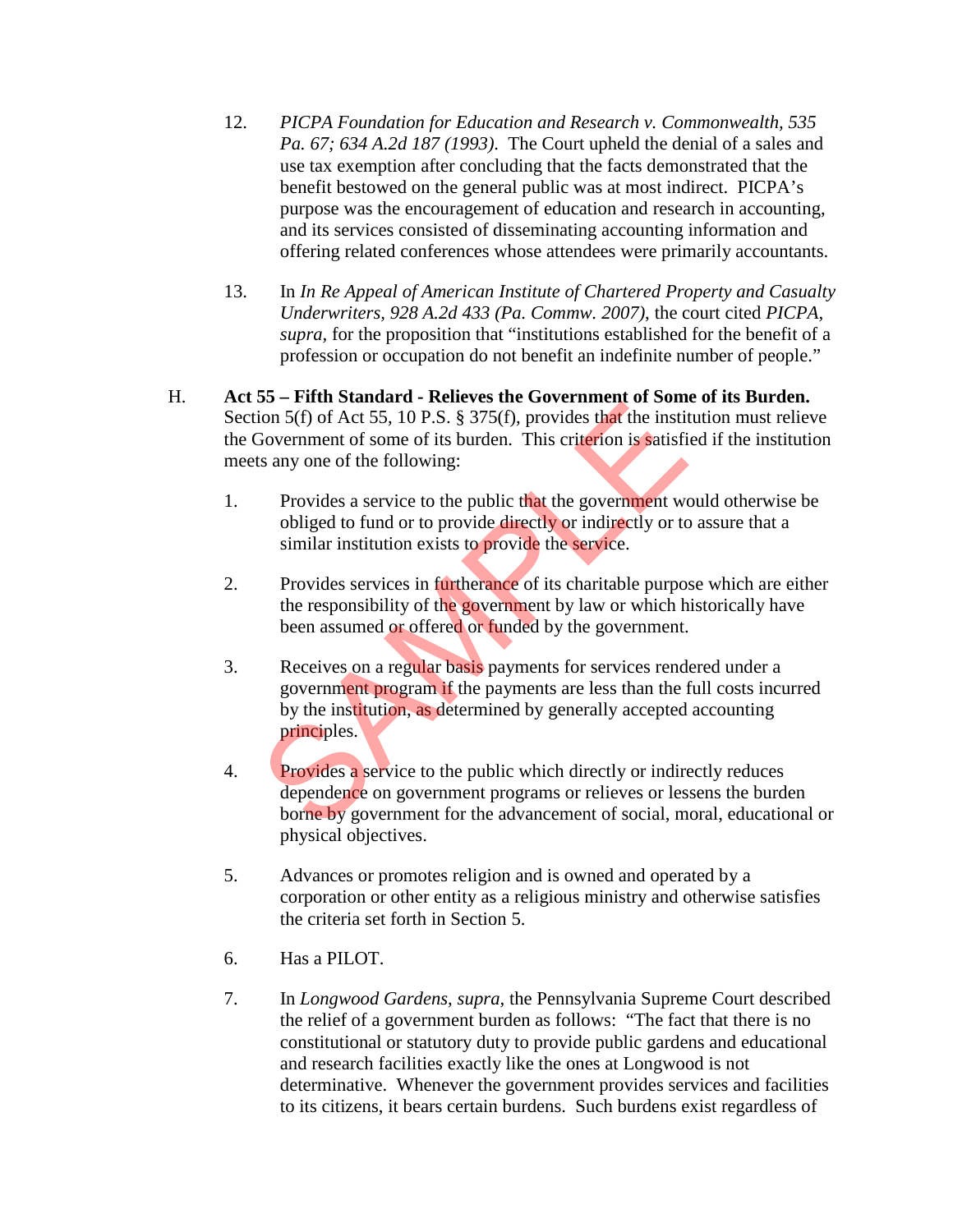whether the governmental endeavor is obligatory or discretionary in origin. If services and facilities provided by government experience reduced demands due to the existence of independent institutions that meet the same needs, then it can fairly be said that the government's burden has been eased."

- *8.* Moreover, there is no requirement that an institution carry the full cost of programs which would otherwise be the government's responsibility. Nor is there any requirement that an institution of purely public charity forego governmental support. "The fact that W&J receives some payments from the Commonwealth does not negate W&J's role in relieving the government of its burden, since the payments to W&J are far less than the costs that would be incurred if state institutions were called upon to provide the same educational services. Further, purely public charities need not forgo available government payments that cover portions of their costs." *City of Washington v. Board of Assessment Appeals of Washington County, Pennsylvania and Washington & Jefferson College, supra.*
- 9. There are other relevant factors "which include, but are not limited to, whether the institution compensates its employees at rates lower than those for similar government positions and whether the institution charges less for its services than other similar institutions." *Community Options, Inc., supra.*
- *10.* The existence of the Medicare and Medicaid programs is evidence that the government views the provision of health care services as one of its burdens. Reimbursement under the Medicare and Medicaid programs does not always fully cover the cost of care provided to Medicare and Medicaid patients. The reimbursement deficit relieves the government of some of its burden. *In Re: St. Margaret Seneca Place, supra.*  provide the same educational services. Futurel, pullery<br>need not forgo available government payments that cov<br>costs." *City of Washington v. Board of Assessment App*<br>*County, Pennsylvania and Washington & Jefferson Co*<br>The
- 11. Whether an organization fully funded by government payments relieves the government of a burden has not been clearly addressed by the Pennsylvania Supreme Court.

# I. **More About PILOTs under Act 55.**

1. Section 7(a) of Act 55, 10 P.S. § 377(a), provides that a political subdivision may execute a voluntary agreement with an institution that owns real property within the political subdivision. All contributions received from such voluntary agreements are to be used to help ensure that essential governmental services will continue to be provided in a manner that will permit the institution to continue to fulfill its charitable mission. A political subdivision may share with another political subdivision a portion of the proceeds from a voluntary agreement on the mutual agreement of all affected parties.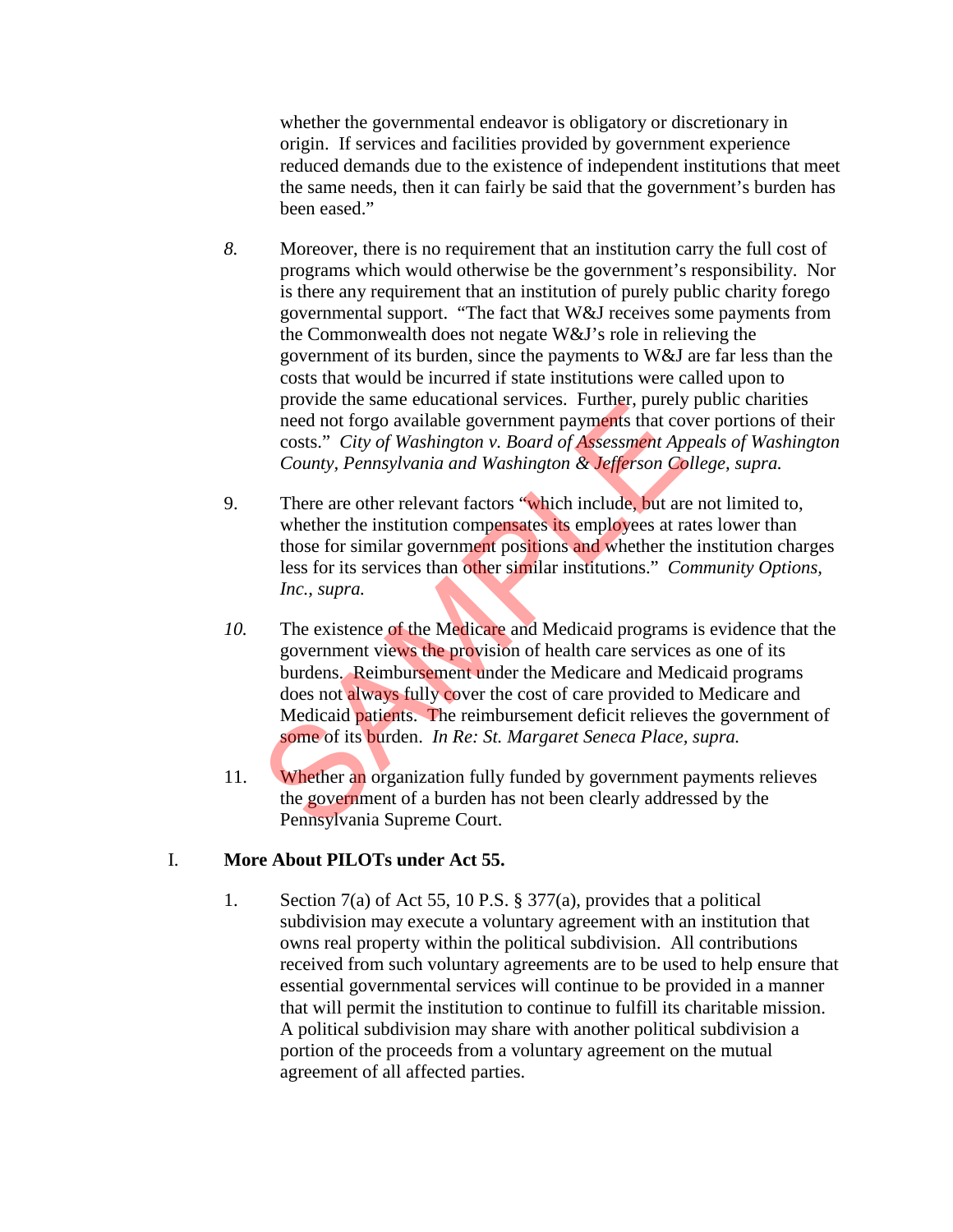- 2. Section 7(b) of Act 55, 10 P.S. § 377(b), provides that institutions of purely public charity may establish a public service foundation, on mutual agreement with a political subdivision, for the purpose of receiving, and distributing to a participating political subdivision, contributions from institutions of purely public charity.
- 3. Section 7(c) of Act 55, 10 P.S. § 377(c), provides that an institution that has entered into a voluntary agreement may credit the following percentage of the reasonable value of its contribution for purposes of meeting the subsidy requirement of section 5(d) of Act 55 (10 P.S. § 377(c)):
	- a. If the reasonable value of the institution's contribution is equal to or less than 0.15% of its program service revenue, the institution may credit the entire contribution at 150% of its value;
	- b. If the reasonable value of the institution's contribution is greater than 0.15% but less than 0.25% of its program service revenue, the institution may credit the entire contribution at 250% of its value;
	- c. If the reasonable value of the institution's contribution is greater than 0.25% of its **program** service revenue, the institution may credit the entire contribution at 350% of its value.
	- d. Example: Assume program service revenue is \$20 million: .15% of \$20 million is \$30,000 and .25% is \$50,000. Therefore, any payment under a PILOT of more than \$50,000 would be valued at 350% of the amount paid for purposes of determining the amount of uncompensated goods or services provided by the institution in determining whether it meets the requirements of section 5(d) of Act 55. of ress and 0.15% of as program service revenues<br>may credit the entire contribution at 150% of its<br>may credit the entire contribution at 150% of its<br>b. If the reasonable value of the institution's contr<br>than 0.25% but les

# **J. Limitation on Lobbying and Campaign Activities.**

- 1. Section 5(i) of Act 55, 10 P.S. § 375(i), provides that an institution of purely public charity may conduct activities intended to influence legislation provided that no substantial part of the activities of an institution of purely public charity shall consist of carrying on propaganda, except as otherwise provided in section 501(h) of the Code.
- 2. Section 5(i) of Act 55, 10 P.S. § 375(i), also provides that that no substantial part of the activities of an institution of purely public charity shall consist of participating in or intervening in, including the publishing or distributing of statements, any political campaign on behalf of or in opposition to any candidate for public office as such limitations are interpreted under section 501 of the Code.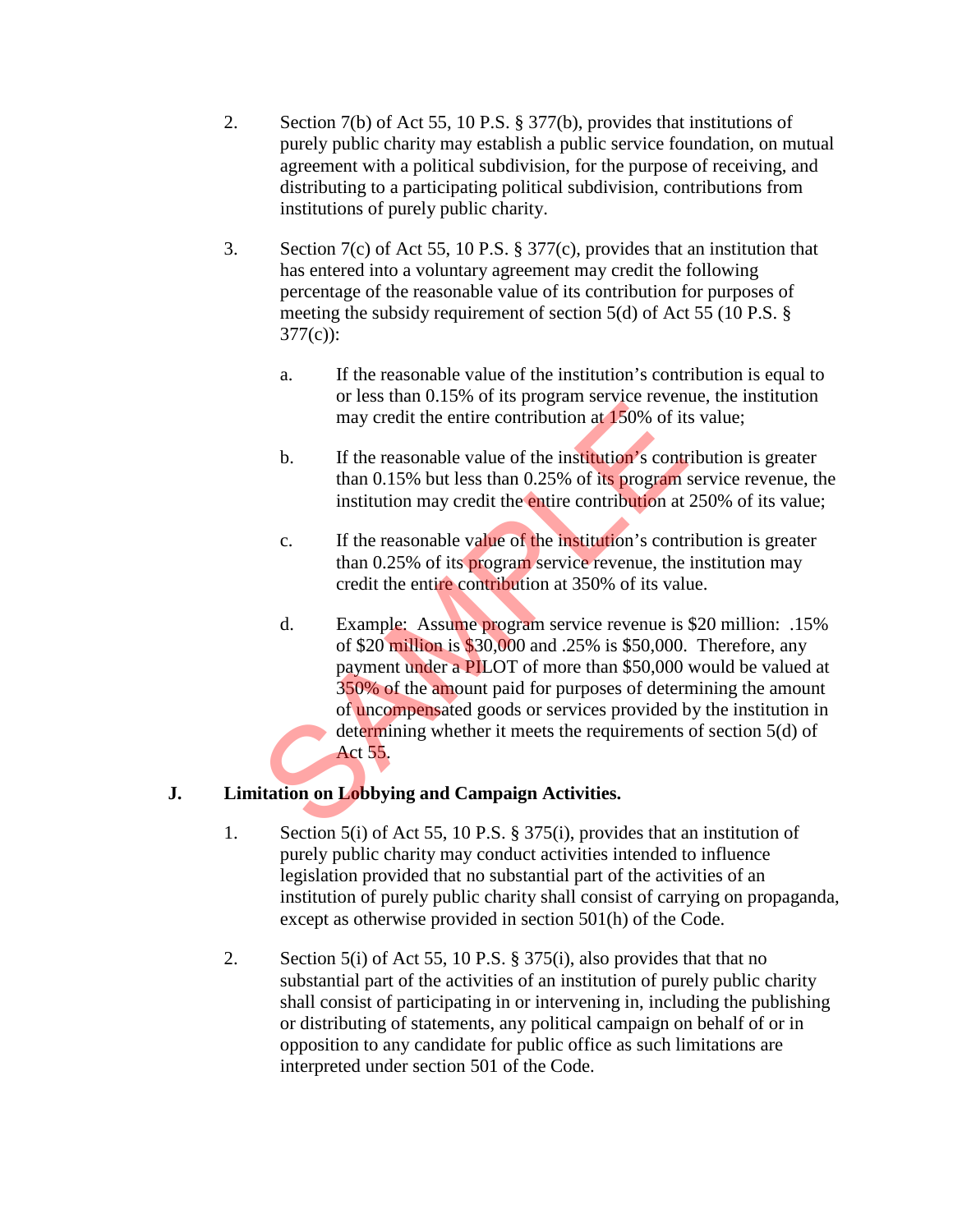- K. **Unfair Competition with Small Businesses.** Section 8 of Act 55, 10 P.S. § 378, provides that institutions of purely public charity shall not use their tax-exempt status to compete unfairly with small business.
	- 1. An institution of purely public charity may not fund, capitalize, guarantee the indebtedness of, lease obligations of or subsidize a commercial business that is unrelated to the institution's charitable purpose as stated in the institution's charter or governing legal documents. 10 P.S. § 378(b).
	- 2. Institutions of purely public charity are not in violation of section 8 of Act 55 if any of the following apply:
		- a. The commercial business is intended only for the use of the charity's employees, staff, alumni, faculty, members, students, clients, volunteers, patients, or residents. For purposes of this paragraph, a person shall not be considered an employee, staff, member, alumnus, faculty, student, client, volunteer, patient, or resident if the person's only relationship with the institution of purely public charity is to receive products or services resulting from the commercial business. 10 P.S.  $\S 378(c)(1)$ . clients, volunteers, patients, or residents. For p<br>paragraph, a person shall not be considered an member, alumnus, faculty, student, client, volunteers<br>incent if the person's only relationship with the purely public charit
			- b. The commercial business results in sales to the general public that are incidental or periodic rather than permanent and ongoing. 10 P.S. § 378(c)(2).
	- 3. Section 8 shall not be construed as prohibiting or limiting the ability of an institution of purely public charity to fund, capitalize, guarantee the indebtedness of or otherwise subsidize another institution of purely public charity. 10 P.S. § 378(d).
	- 4. The investment in publicly traded stocks and bonds; real estate, whether directly or indirectly; or other investments by an institution of purely public charity does not violate section 8. 10 P.S. § 378(e).
	- 5. Use of facilities to host groups for educational purposes by an institution of purely public charity does not violate section 8. 10 P.S. § 378(f).
	- 6. An institution of purely public charity may engage in a new commercial business that may otherwise be in violation of section 8 if the institution is formally requested to do so by the Commonwealth or a political subdivision. 10 P.S. § 378(g).
	- 7. An institution of purely public charity that prior to the effective date of section 8 funded, capitalized, guaranteed the indebtedness of, leased obligations of or subsidized a commercial business may continue to own and operate such businesses without violating section 8 as long as the institution does not substantially expand the scope of the commercial business. 10 P.S. § 378(h).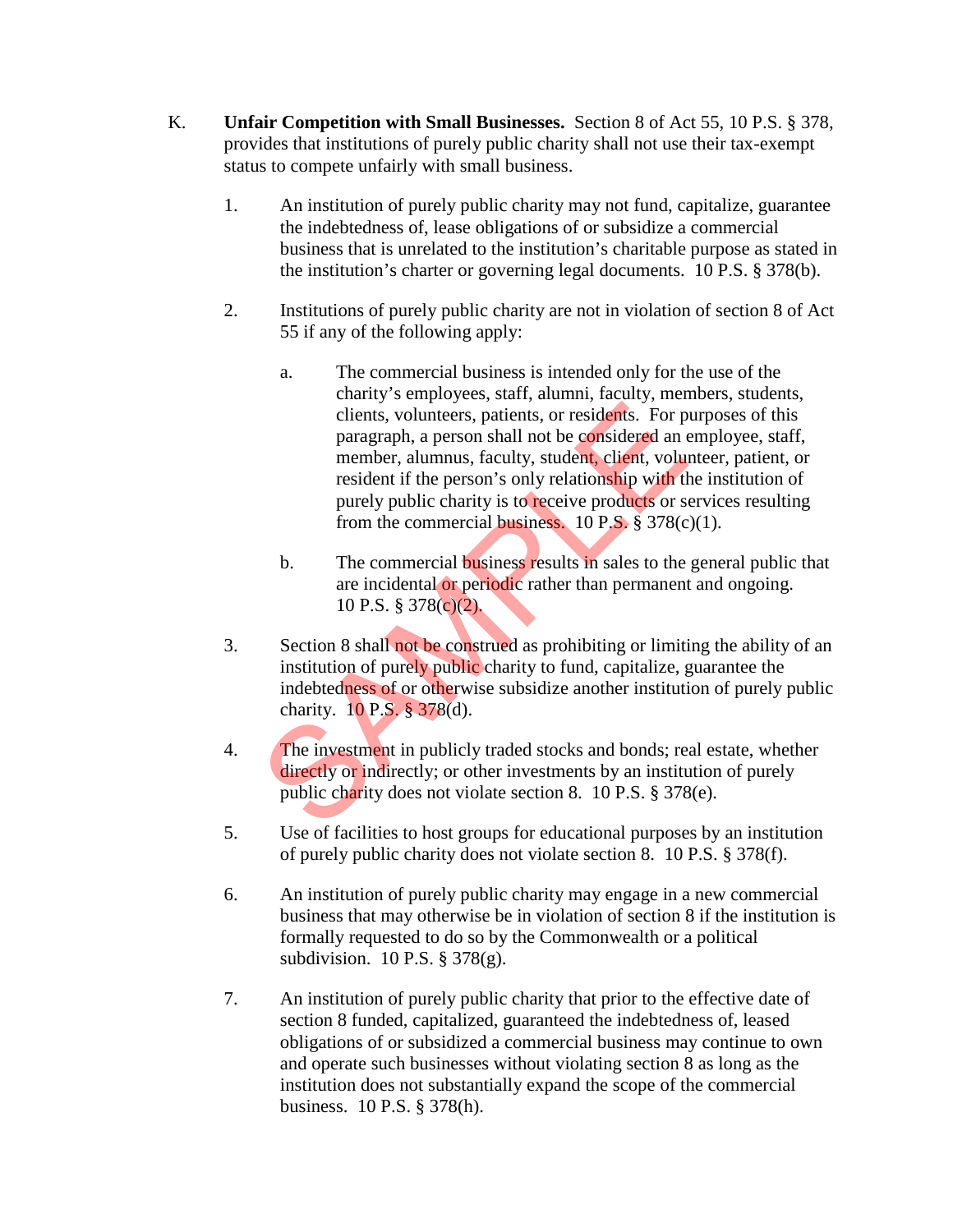- 8. Section 8(i) of Act 55, 10 P.S. § 378(i), requires the Department of State to establish a system of mandatory arbitration for the purpose of receiving all complaints from aggrieved small businesses relating to an institution of purely public charity's alleged violation of section 8. Only the aggrieved small business can enforce section 8, and the arbitration procedure is the exclusive remedy for the aggrieved small business. Either party may initiate a de novo appeal from the arbitrator's decision in the court of common pleas of the judicial district in which the arbitration took place within 30 days of the arbitrator's decision.
- 9. Under Act 55, a small health club could bring a cause of action against a county YMCA alleging that its expansion by building a health-club facility to provide service for paying customers in competition with similar small businesses such as the small health club was unfair competition and was beyond its charitable purpose under Section 5(b) of Act 55; a trial court had subject matter jurisdiction over such a claim, and a dismissal on that ground was error. *Selfspot, Inc. v. Butler County Family YMCA, 818 A.2d 58, (Pa. Commw. 2003), appeal denied by 574 Pa. 756; 830 A.2d 977 (2003).*
- *10.* Action brought under Act 55 was properly dismissed where complaint failed to allege that a commercial health-club's business was unrelated to its charitable purposes. *Dynamic Sports Fitness Corp. of Am. v. Community YMCA, 768 A.2d 375 (Pa. Commw. 2001), appeal denied by 568 Pa. 707; 796 A.2d 986 (2002), overruled in part by Selfspot, Inc. v. Butler County Family YMCA, 818 A.2d 587 (Pa. Commw. 2003).*
- 11. A hospital-related nonprofit that owned a for-profit subsidiary that operated a pharmacy did not unfairly compete with a small business in violation of Act 55. The pharmacy was not located in the same community as the allegedly competing pharmacy. Therefore, it did not meet the statutory definition of a commercial business. *Medical Shoppe, Ltd. v. Wayne Memorial Hospital, 866 A.2d 455 (Pa. Commw. 2005).* sinina sinan businesses such as the sinan heath club v<br>competition and was beyond its charitable purpose und<br>Act 55; a trial court had subject matter jurisdiction over<br>a dismissal on that ground was error. *Selfspot, Inc.*
- 12. There is no time limit to the government request stated in 10 P.S. § 378(g); therefore, a trial court did not err by finding that the exemption applied, even though a local government did not invite a pharmacy until after it was opened. *Medical Shoppe, Ltd. v. Wayne Memorial Hospital, supra.*

# **L. Accountability and Disclosure under Act 55.**

1. Section 9 of Act 55, 10 P.S. § 379, requires an institution of purely public charity that does not register under the Solicitation of Funds for Charitable Purposes Act, including institutions exempted from registration under section 6(a) of the Solicitation of Funds for Charitable Purposes Act, to file an annual report with the Bureau of Charitable Organizations within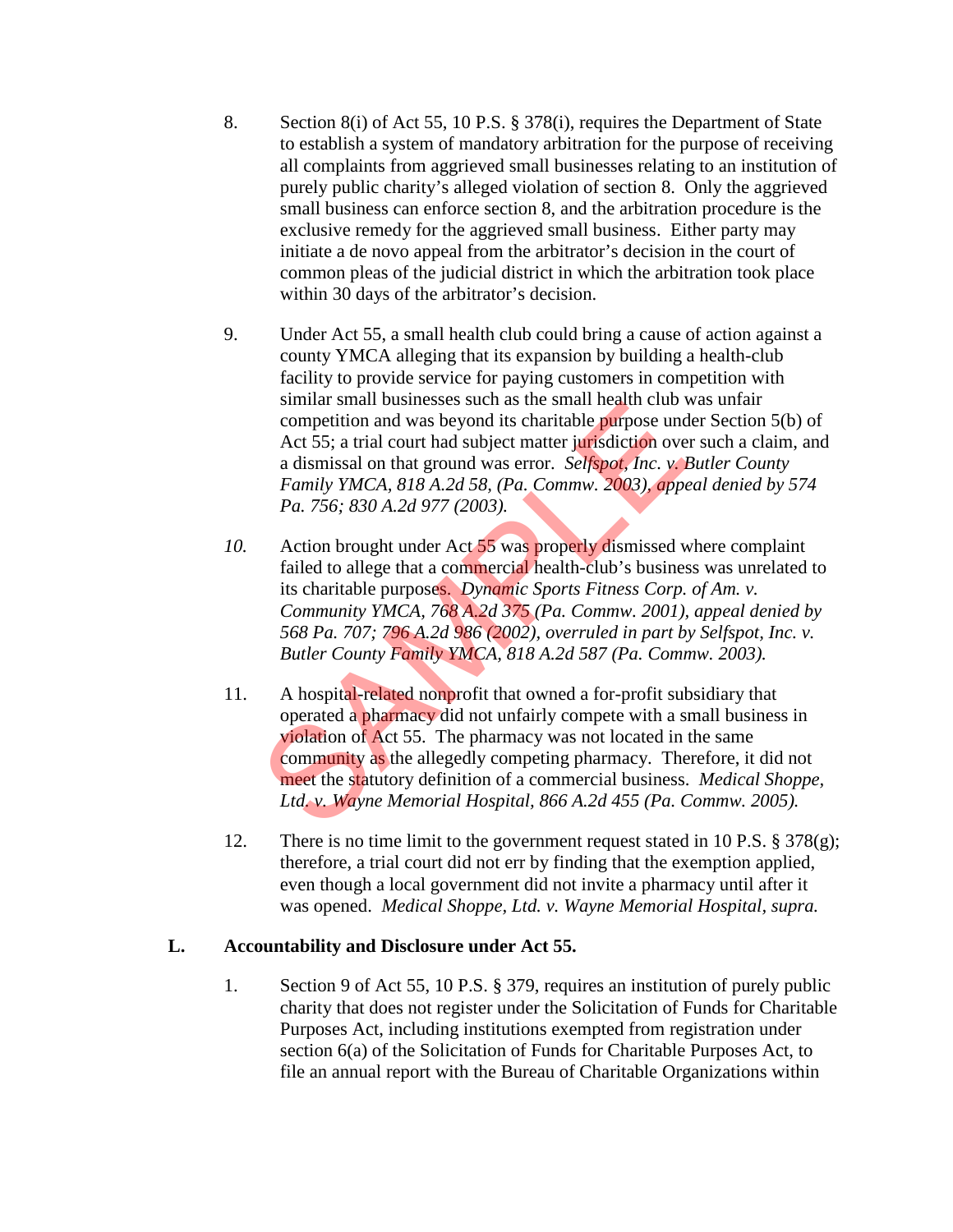135 days after the close of its fiscal year. The report form is available on the website of the Bureau.

- 2. The report must include a copy of the institution's annual report filed with the IRS (Form 990 or 990-PF) and information on each affiliate of the institution. Private foundations that file their Forms 990-PF with the Attorney General must also file them with the Bureau of Charitable Organizations. 10 P.S. § 379(a).
- 3. An institution of purely public charity that files an amended annual return with the Internal Revenue Service must file a copy of the amended annual return with the Bureau within ten days of its filing with the Internal Revenue Service. 10 P.S. § 379(c).
- 4. Section 9(d) of Act 55, 10 P.S. § 379(d), provides that the following are exempt from reporting:
	- a. a bona fide duly constituted religious institution and such separate groups or corporations which form an integral part of a religious institution and are exempt from filing an annual return to the IRS; and
	- b. an institution of purely public charity which receives contributions of less than \$25,000 per year provided that the institution's program service revenue does not equal or exceed \$5 million.
- 5. Section 9(e) of Act 55, 10 P.S. § 379(e), provides that an institution of purely public charity which is required to file a report under subsection (a) shall pay an annual filing fee of \$ 15. The Bureau may increase this fee.
- 6. Section 9(h) of Act 55, 10 P.S. § 379(h), provides that the Department of State shall make reports submitted under this section available for public inspection to the extent that the information is available for public inspection under section 6104 of the Code. The inclusion of information with respect to affiliates is one means for a small business to try to determine whether an institution has violated section 8 of Act 55 (relating to unfair competition). Section 9(d) of Act 55, 10 P.S. § 379(d), provides that<br>exempt from reporting:<br>a. a bona fide duly constituted religious institution<br>groups or corporations which form an integral p<br>institution and are exempt from filing a
- 7. Section 9(i) of Act 55, 10 P.S. § 379(i), provides that the Department of State may impose an administrative penalty not to exceed \$ 500 for (a) knowingly failing to file the report required by section 9, or (b) knowingly making a false statement which is material in a report required by section 9.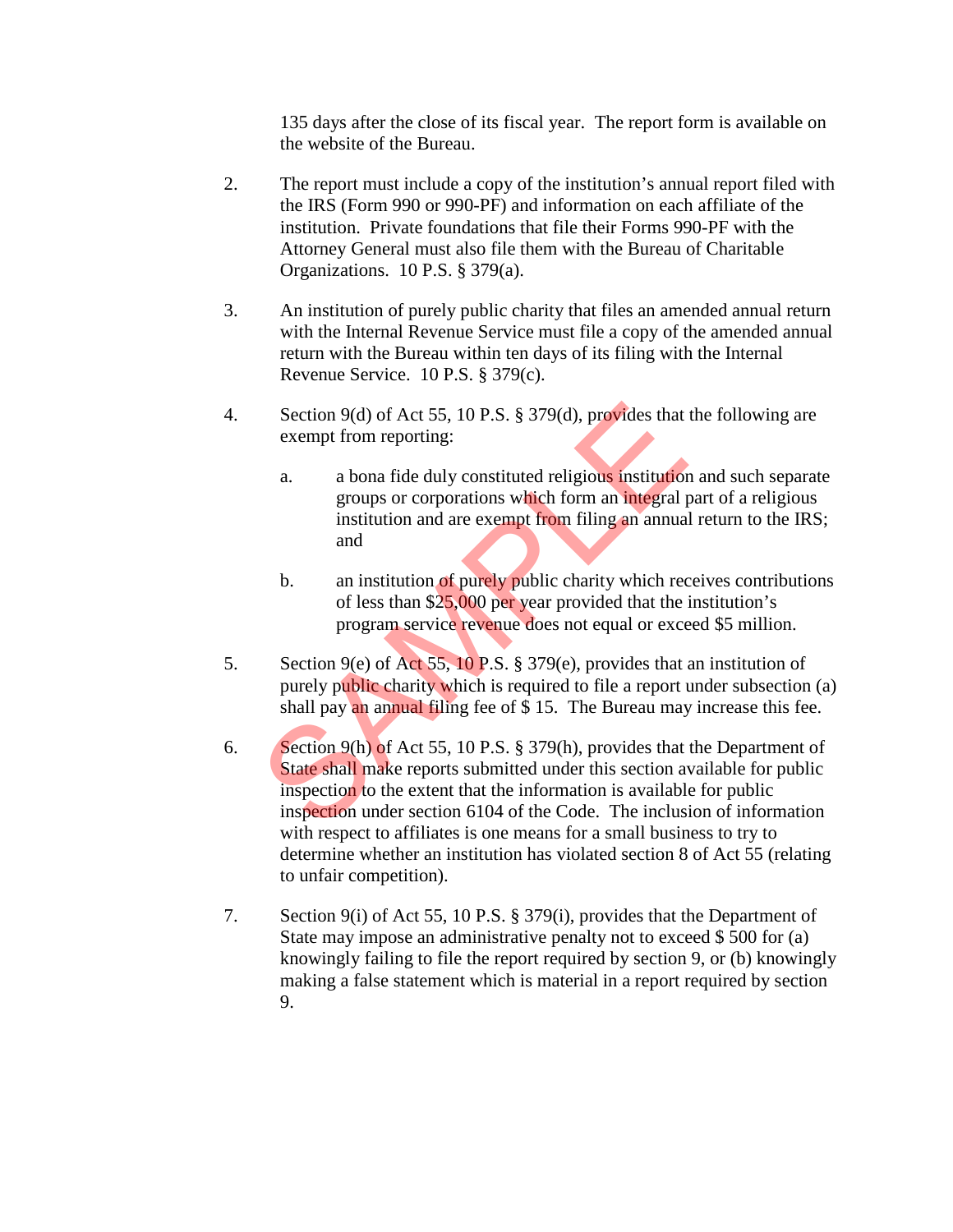## **III. Statutory Implementation for Sales Tax Exemptions for Purely Public Charities.**

#### A. **Sales Tax.**

- 1. 72 P.S. § 7204 (10): Pursuant to constitutional authority, the Pennsylvania Legislature enacted 72 P.S. § 7204 (10) which provides that the sales tax shall not apply to the sale at retail or use by any charitable organization of tangible personal property or services.
- 2. Regulations promulgated by the Pennsylvania Department of Revenue elaborate on the statutory exemption.
- 3. 61 Pa. Code § 32.1.(i)(A) provides that an organization advances a charitable purpose if it makes gifts of services for general public use which are designed to benefit an indefinite number of persons from a physical standpoint.
- 4. 61 Pa. Code § 32.1.(i)(E) provides that the generation of surplus funds by a charitable organization may be deemed to constitute evidence of private profit motive, unless the surplus funds are reinvested to aid legitimate subjects of charity. which are designed to benefit an indefinite number of p<br>hysical standpoint.<br>61 Pa. Code § 32.1.(i)(E) provides that the **generation** a<br>charitable organization may be deemed to constitute profit motive, unless the surplus
- 5. 61 Pa. Code § 32.1.(i)(E) provides that surplus reapplied to the maintenance and operation of a facility or to retire outstanding debt is not evidence of a private profit motive.
- 6. For the sales tax exemption application procedures and review process, see the separate outline by Brett M. Woodburn in this program book.

# **IV. Statutory Implementation for Real Estate Tax Exemptions for Purely Public Charities.**

- A. **Authority for and Scope of Real Estate Tax Exemption.** Pursuant to constitutional authority, the Pennsylvania Legislature enacted *The General County Assessment Law, 72 P.S. § 5020-101 et seq.,* which provides for imposition of local tax on real estate and for exemptions from local real estate tax.
	- 1. 72 P.S. § 5020-201: "The following subjects and property shall, as hereinafter provided, be valued and assessed, and subject to taxation for all county, city, borough, town, township, school and poor purposes at the annual rate: (a) All real estate …."
	- 2. 72 P.S. § 5020-204 provides generally which properties shall be exempt from all county, city, borough, town, township, road, poor, and school taxes including among others, churches, meeting-houses, or other actual places of regularly stated religious worship and certain purely public charities.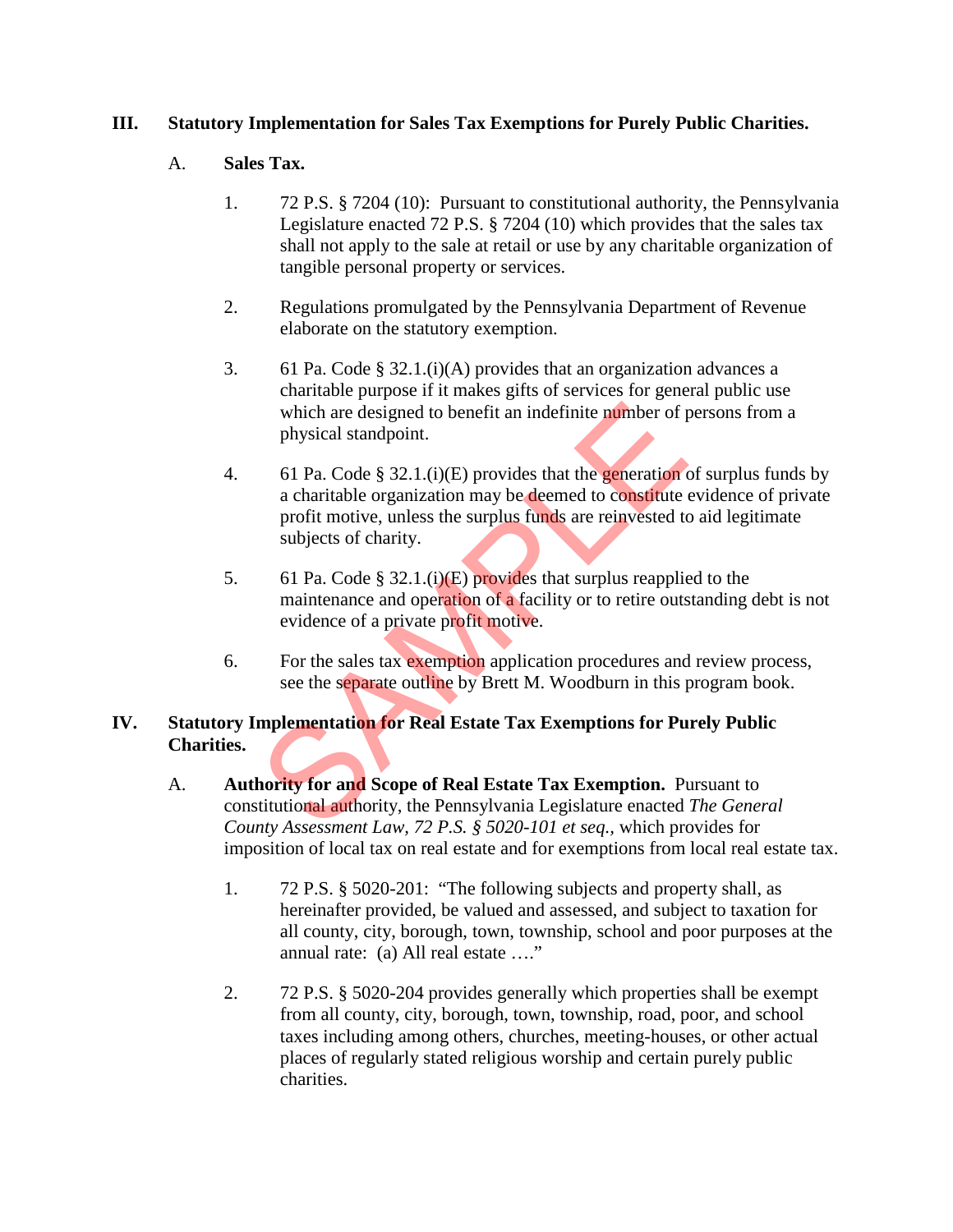- 3. 72 P.S. § 5020-204(a)(3) exempts: "All hospitals, universities, colleges, seminaries, academies, associations and institutions of learning, benevolence, or charity, including fire and rescue stations, with the grounds thereto annexed and necessary for the occupancy and enjoyment of the same, founded, endowed, and maintained by public or private charity: Provided, That the entire revenue derived by the same be applied to the support and to increase the efficiency and facilities thereof, the repair and the necessary increase of grounds and buildings thereof, and for no other purpose: And provided further, That any charitable organization providing residential housing services in which the charitable nonprofit organization receives subsidies for at least ninety-five per centum of the residential housing units from a low-income Federal housing program shall remain a "purely public charity" and tax exempt provided that any surplus from such assistance or subsidy is monitored by the appropriate governmental agency and used solely to advance common charitable purposes within the charitable organization;"
- 4. 72 P.S. § 5020-204(a)(9) exempts: "All real property owned by one or more institutions of purely public charity, used and occupied partly by such owner or owners and partly by other institutions of purely public charity, and necessary for the occupancy and enjoyment of such institutions so using it;"
- 5. 72 P.S. § 5020-204(b) provides that: "Except as otherwise provided in clauses (11) and (13) of this section, all property real or personal, other than that which is actually and regularly used and occupied for the purposes specified in this section, and all such property from which any income or revenue is derived, other than from recipients of the bounty of the institution or charity, shall be subject to taxation, except where exempted by law for State purposes, and nothing herein contained shall exempt same therefrom." surplus from such assistance or subsidy is monitored by<br>governmental agency and used solely to advance comm<br>purposes within the charitable organization;"<br>72 P.S. § 5020-204(a)(9) exempts: "All real property of<br>more instit
- 6. 72 P.S. § 5020-204(c) provides that: "Except as otherwise provided in clause (10) of this section, all property, real and personal, actually and regularly used and occupied for the purposes specified in this section shall be subject to taxation, unless the person or persons, associations or corporation, so using and occupying the same, shall be seized of the legal or equitable title in the realty and possessor of the personal property absolutely."
- 7. For the real estate tax exemption application procedures and review process, see the separate outline by Brett M. Woodburn in this program book.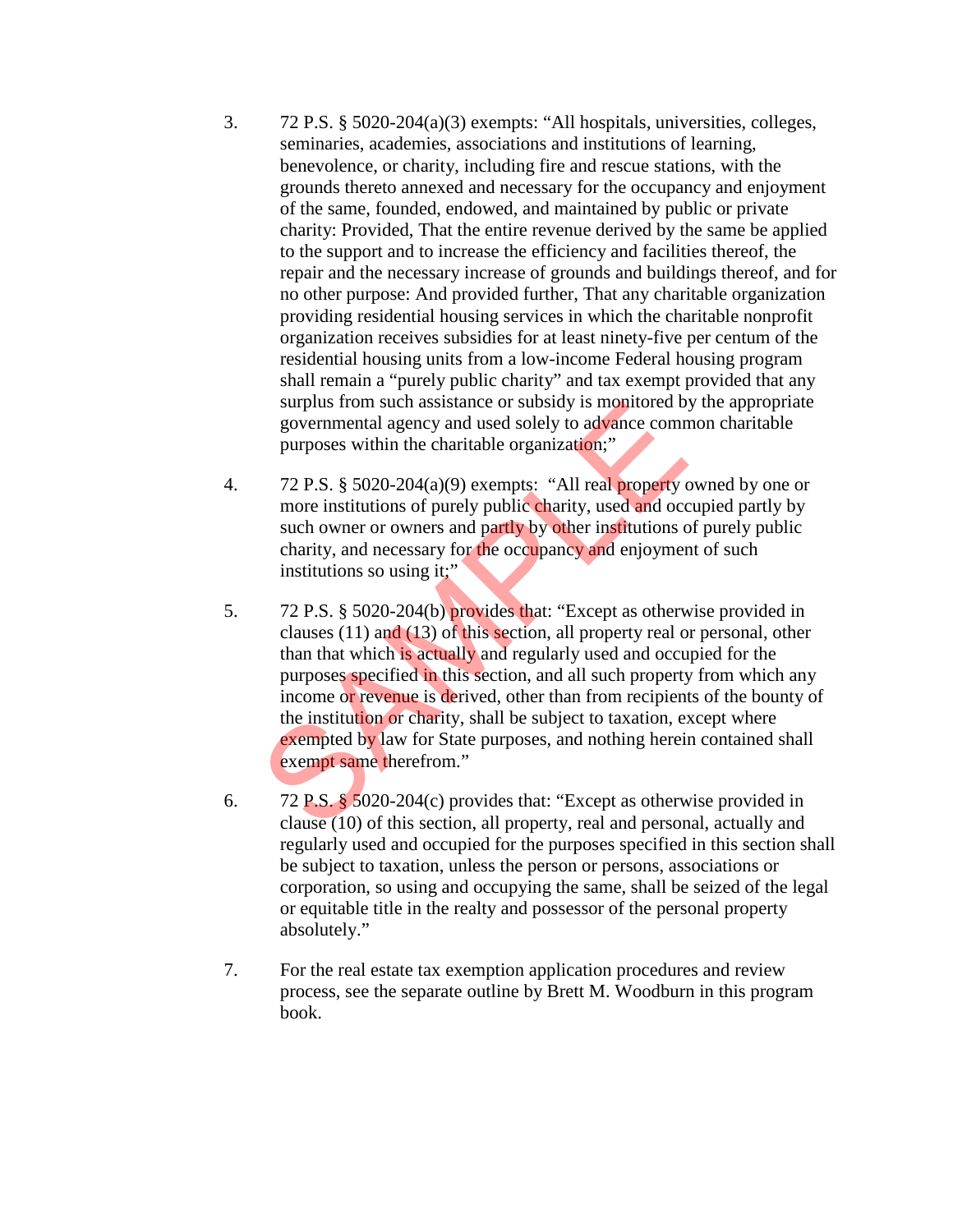# **B. Burden of Proof.**

- 1. *Church of the Overcomer v. Delaware County Board of Assessment Appeals, 18 A.3d 386 (Pa. Commw. 2011).* The Commonwealth Court held that a church's community center was not entitled to an exemption from real estate taxation. After first determining that the exempt status of the community center must be considered separate from the status of the church, the court considered whether the community center met all of the requirements of Act 55. The court determined that the center had failed to satisfy the "community service" and "charity to persons" elements of the Act, because the center failed to show that it provided services to individuals unable to provide for themselves, or had made known the availability of free services to the public. A footnote states: "This opinion does not preclude the Church from applying for such exemption from real estate taxation in future years."
- 2. Section 5 of Act 55, 10 P.S. § 375(a), provides that an institution that meets the criteria specified in section 5 shall be considered to be founded, endowed and maintained by public or private charity. Apparently, this is intended to apply to real estate tax exemption. does not preclude the Children of applying to such existent taxation in future years."<br>Section 5 of Act 55, 10 P.S. § 375(a), provides that an<br>meets the criteria specified in section 5 shall be considered<br>owed and maintain
- 3. Section 6 of Act 55, 10 P.S. § 376, provides that an institution of purely public charity possessing a valid sales tax exemption shall be entitled to assert a rebuttable presumption regarding that institution's compliance with the criteria set forth in section 5 as follows:
	- a. An institution of purely public charity that has annual program service revenue less than \$ 10,000,000 shall be entitled to assert the presumption if the institution possesses a valid sales tax exemption.
		- An institution of purely public charity that has annual program service revenue equal to or exceeding \$ 10,000,000 shall be entitled to assert the presumption if all of the following apply:
			- i. the institution possesses a valid sales tax exemption; and
			- ii. the institution has a voluntary PILOT agreement with a political subdivision in which that institution conducts substantial business operations. (The presumption may be asserted by an institution of purely public charity only with regard to a challenge made by a political subdivision with which that institution has a PILOT in effect.)
	- c. For the purpose of calculating annual program service revenue under section 6, an institution of purely public charity may elect to average annual program service revenue for its two most recently completed fiscal years.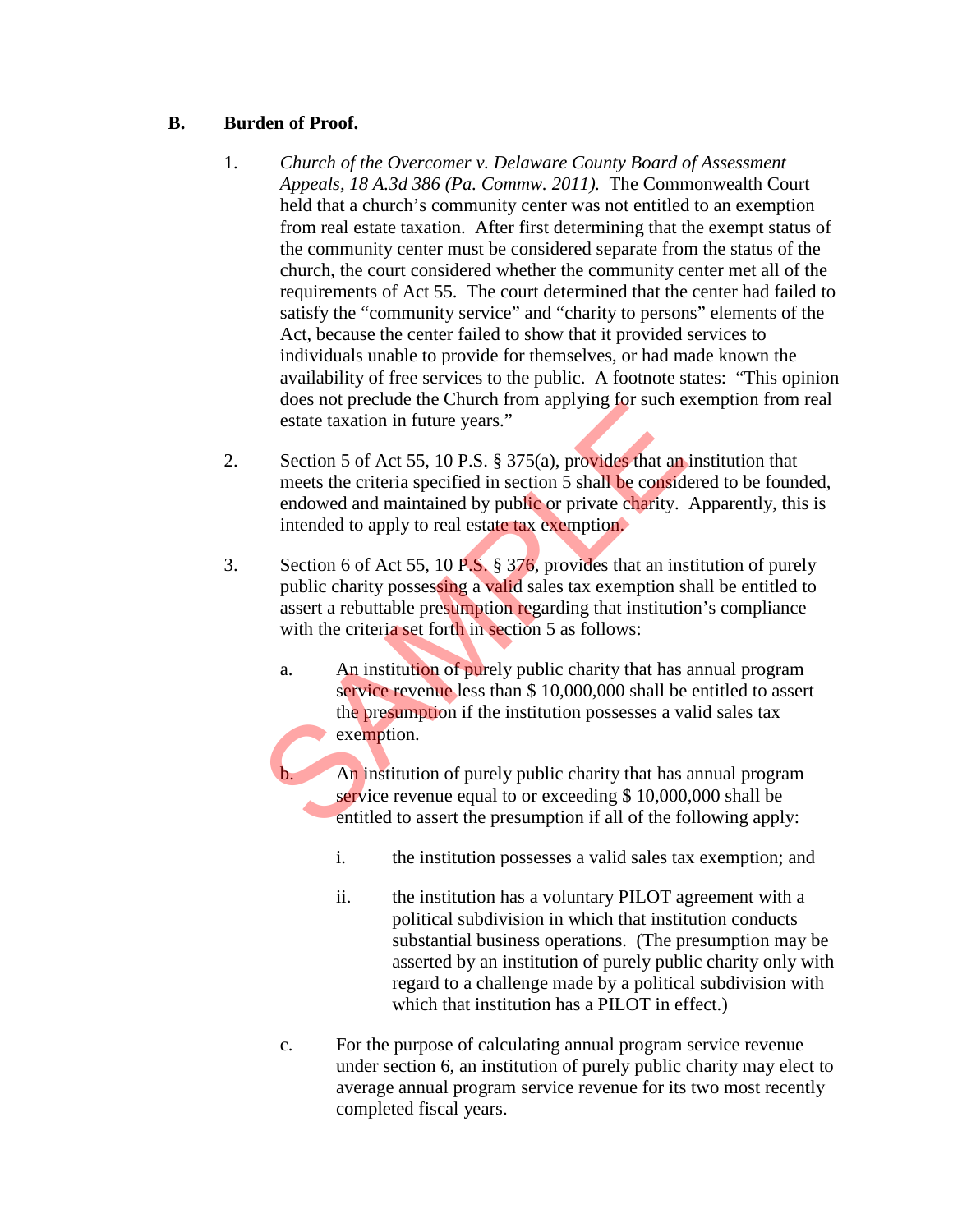- d. Commencing July 1, 1999, and every year thereafter, the Pennsylvania Department of Revenue shall increase the amount set forth in paragraphs (a) and (b) above by 1%. The Department shall transmit notice of the adjustment to the Legislative Reference Bureau for publication in the Pennsylvania Bulletin.
- e. If an institution of purely public charity asserts the presumption, a political subdivision challenging that institution before a government agency or court shall bear the burden, by a preponderance of the evidence, of proving that the institution of purely public charity does not comply with the requirements of section 5.
- C. **Vacant Property.** *Appeal of the City of Pittsburgh from the Action of the Board of Property Assessment Appeals and Review of Allegheny County in regard to Property owned by the Pittsburgh Trust for Cultural Resources, 977 A.2d 71 (Pa. Commw. 2009), Appeal granted in part by In re Appeal of Pittsburgh, (Pa., Feb. 8, 2011)*.
	- 1. Vacant properties are generally not entitled to tax exemption.
	- 2. Where public charities had been granted tax-exempt status for vacant properties under construction, the construction was, at the very least, in the beginning stages, and the charity itself intended to occupy and use the property once constructed.
	- 3. Under 72 P.S. § 5020-204, the appellate court must determine whether the subject properties are necessary for the occupancy and enjoyment of the institution. Absolute necessity, however, need not be shown. Evidence establishing a reasonable necessity is sufficient to carry the claimant's burden. and Triversity. The contract and Review of Allegheny Concerty Assessment Applear and Review of Allegheny Countrine Control of Details and Review of Allegheny Country word by the Pittsburgh Trust for Cultural Resource time.
	- 4. In the context of a claim of tax-exempt property, the property sought to be exempted must be devoted to the charitable use, and those that are unused, are used for other than the charitable purposes, or are devoted to essentially commercial uses, are not exempt.

# **D. Leased Property.**

- 1. For property that is owned by a charity but leased to another entity to be exempt, the charity must prove:
	- a. that the charity–lessor does not derive any income or revenue from the property; and
	- b. that any rent paid was merely nominal; and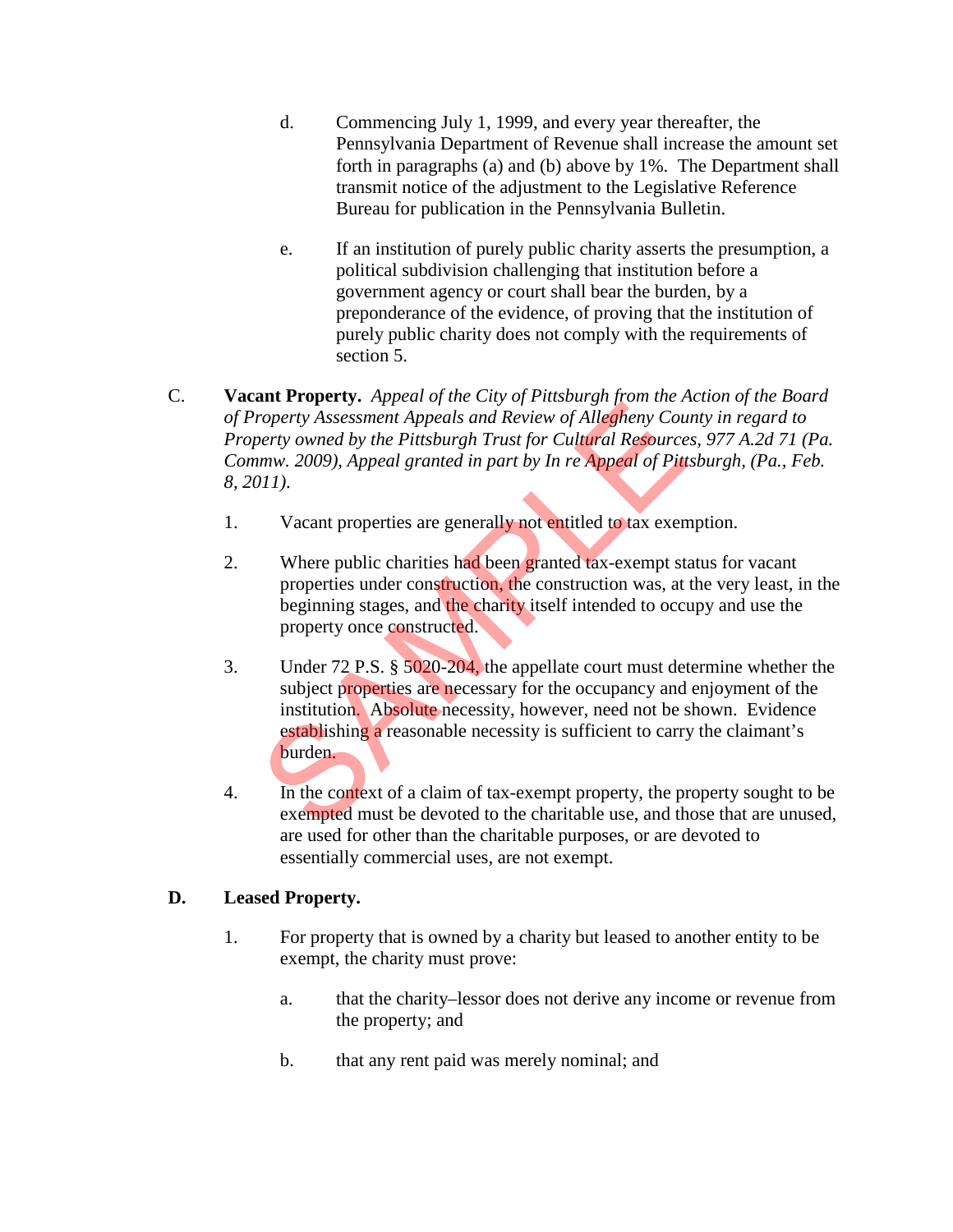- c. that the lessee was itself the recipient of the lessor's charity. *In re Appeal of Archdiocese of Philadelphia, 617 A.2d 821 (Pa. Commw. 1992).*
- 2. *City of Philadelphia, Trustee under the Will of Stephen Girard, v. Cumberland County Board of Assessment Appeals, 18 A.3d 421 (Pa. Commw. 2011), Petition for Allowance of Appeal granted November 2, 2011).* The issues, as stated by petitioner, are:
	- a. Is the [City Trusts] Board, created in 1869 by the Pennsylvania Legislature to exercise and discharge duties and powers of the City of Philadelphia, a governmental agency as the United States Supreme Court and numerous federal and state court decisions have previously held, and thus entitled to immunity from local taxes?
	- b. Is the property at issue, title to which is held by the City of Philadelphia, administered by the [City Trusts] Board and leased to the Pennsylvania Office of Attorney General, exempt from local property taxation as public property used for a public purpose?

# **E. Parcel Review - 10 P.S. § 375(h).**

- 1. Act 55 shall not affect, impair or hinder the responsibilities or prerogatives of the political subdivision responsible for maintaining real property assessment rolls to make a determination whether a parcel of property or a portion of a parcel of property is being used to advance the charitable purpose of an institution of purely public charity, or to assess the parcel or part of the parcel of property as taxable based on the use of the parcel or part of the parcel for purposes other than charitable purpose of that institution. and taxes?<br>
b. Is the property at issue, title to which is held by<br>
Philadelphia, administered by the [City Trusts]<br>
the Pennsylvania Office of Attorney General, e.<br>
property taxation as public property used for a p<br>
cel R
- 2. Act 55 shall not prohibit a political subdivision from filing challenges or making determinations as to whether a particular parcel of property is being used to advance the charitable purpose of an institution of purely public charity. 10 P.S. § 375(h).
- 3. *Veterans of Foreign Wars Post 1989 v. Indiana County Board of Assessment Appeals, Indiana County, White Township and Indiana Area School District, 954 A.2d 100 (Pa. Commw. 2008)*.
	- a. Whether a parcel of property qualifies for tax exemption is a question of law. As such, the Commonwealth Court's standard of review is de novo and its scope of review is plenary.
	- b. When the status of an institution as a purely public charity is not in question, as in the instant case, the focus is on the "actual and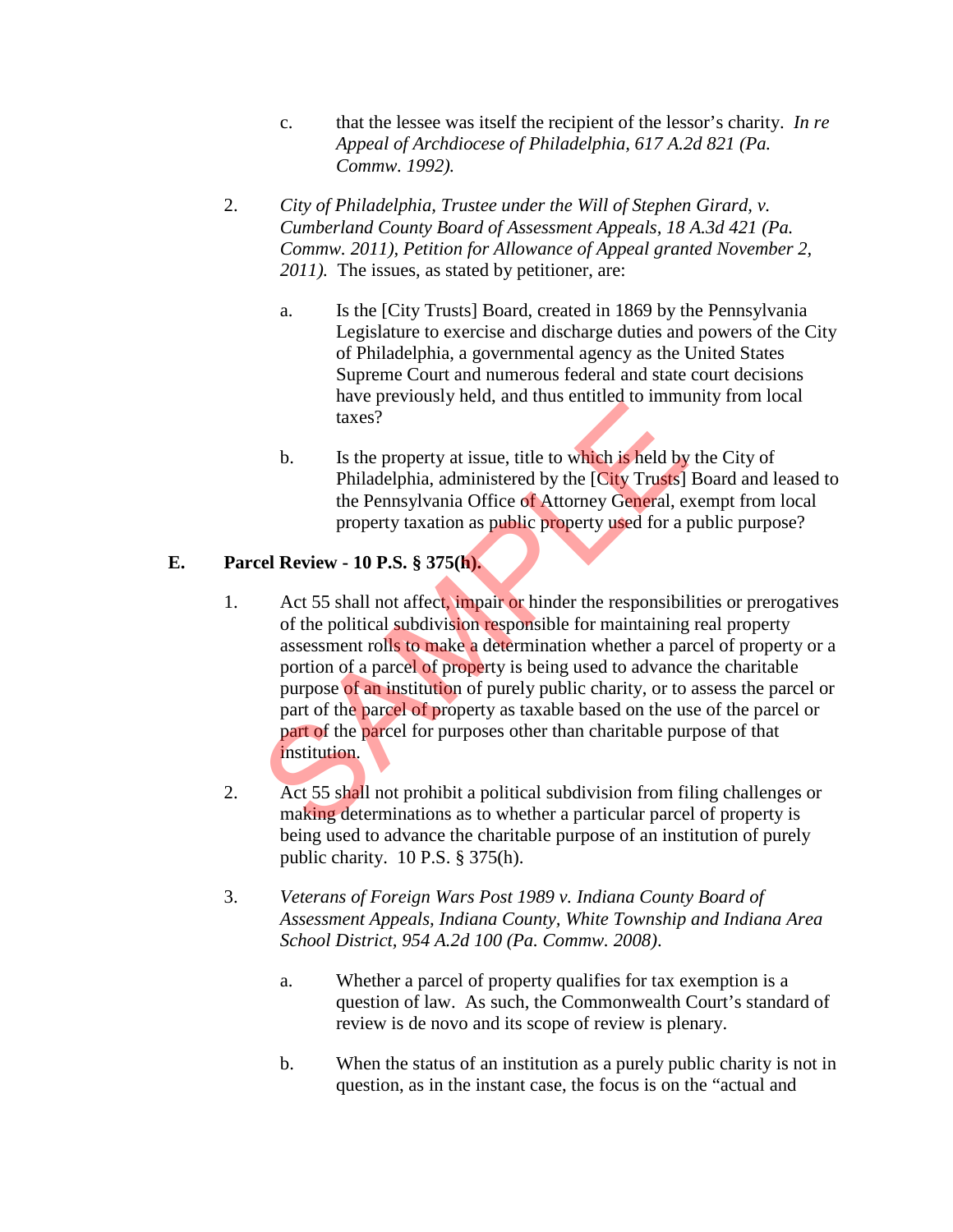regular use that the qualifying institution makes of its property and the relationship of that use to the institution's purposes."

- c. Land used to generate profits for the charity is not entitled to an exemption (relating to a golf course leased to another entity and generating profits for the charity to distribute).
- F. **Effective Date of Real Property Tax Exemption.** See *In Re: Appeal of Jubilee Ministries International; Appeal of: Lawrence County Board of Assessment Appeals, 2 A.3d 706 (Pa. Commw. 2010), appeal denied, In re Appeal of Jubilee Ministries International, 14 A.3d 830 (2010)*. A county board of assessment appeals was required to grant tax-exempt status to an owner's property from the date of purchase, as that was when it met the requirements for exemption and the owner timely filed its exemption application.

SPRANE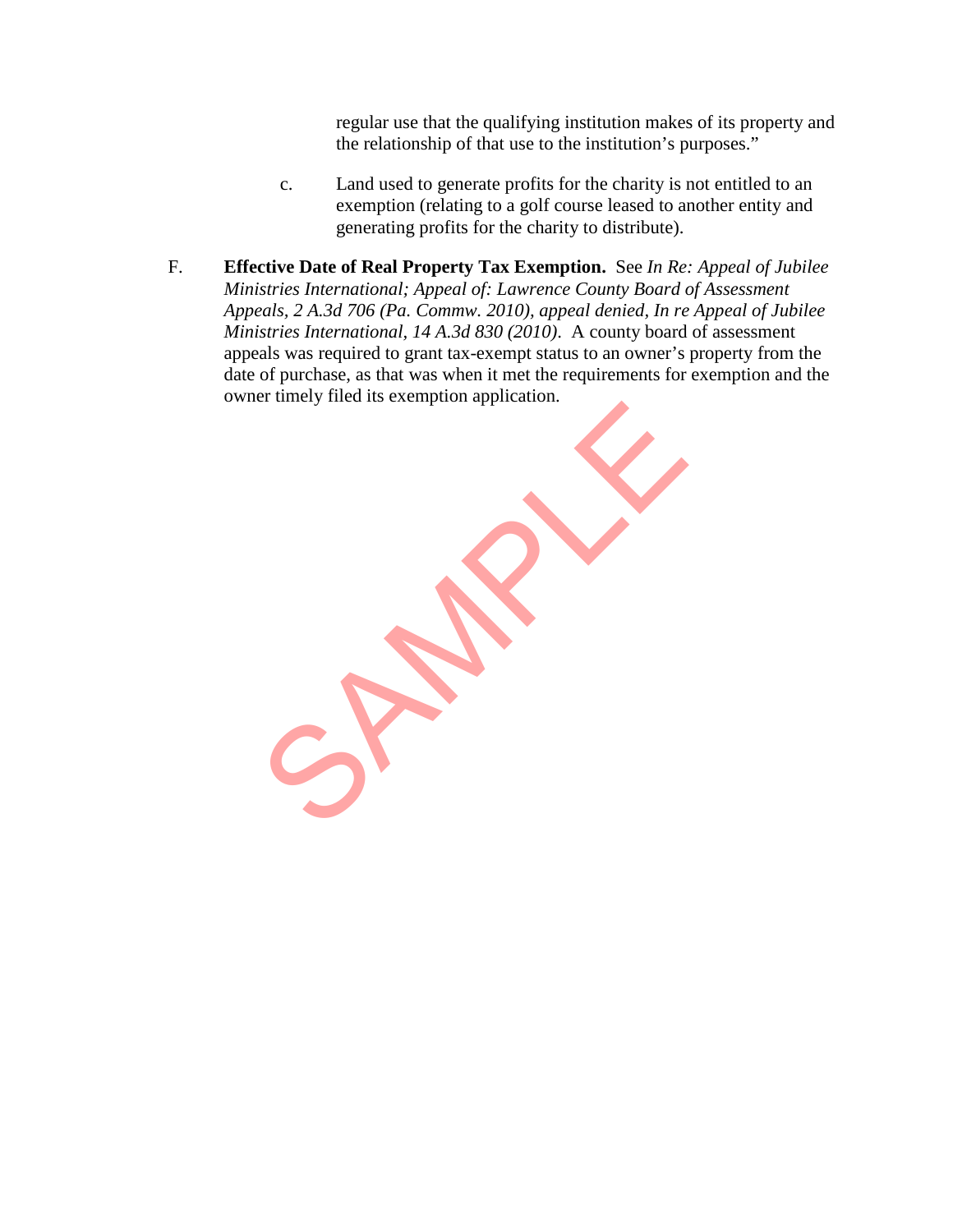# **APPENDIX A**

#### **ACT 55 DEFINITIONS**

#### **10 P.S. § 373 – Definitions under Act 55**

The following words and phrases when used in this act shall have the meanings given to them in this section unless the context clearly indicates otherwise:

"Affiliate." A domestic or foreign corporation, association, trust or other organization which owns a 10% or greater interest in an institution of purely public charity. A domestic or foreign corporation, association, trust or other organization in which an institution of purely public charity owns a 10% or greater interest.

"Annual return." The annual information return required to be filed with the Internal Revenue Service by institutions exempt from tax under *section 501(a) of the Internal Revenue Code of 1986* (Public Law 99-514, *26 U.S.C. §501*(a), et seq.). The annual information return consists of Internal Revenue Service Form 990 or Form 990EZ and Schedule A or any succeeding form used for the same or similar purpose. For an institution, which is not required to file such returns, the institution's annual financial statement with reported income shall constitute its annual return. The annual information return required to be filed with the<br>ons exempt from tax under *section 501(a) of the Internal F*<br>99-514, 26 *U.S.C.* §501(a), et seq.). The annual informatic<br>ervice Form 990 or Form 990EZ and Sched

"Bureau." The Bureau of Charitable Organizations of the Department of State of the Commonwealth.

"Commercial business." The sale of **products** or services that are principally the same as those offered by an existing small business in the same community.

"Contribution." The promise, grant, pledge or gift of money, property, goods, services, financial assistance or other similar remittance.

"Goods or services." Goods or services which promote any of the enumerated purposes under section 5(b) and which are valued in accordance with generally accepted accounting principles applicable to the institution.

"Government agency." Any Commonwealth agency or any political subdivision or municipal or other local authority or any officer or agency of any political subdivision or local authority.

"Institution." A domestic or foreign nonprofit corporation, association or trust or other similar entity.

"Institution of purely public charity." An institution which meets the criteria under section 5.

"Net operating income." The amount of funds remaining after all operating expenses related to the provision of goods or services associated with the institution's charitable purpose are deducted from payments received for providing these goods or services, as determined in accordance with generally accepted accounting principles applicable to the institution.